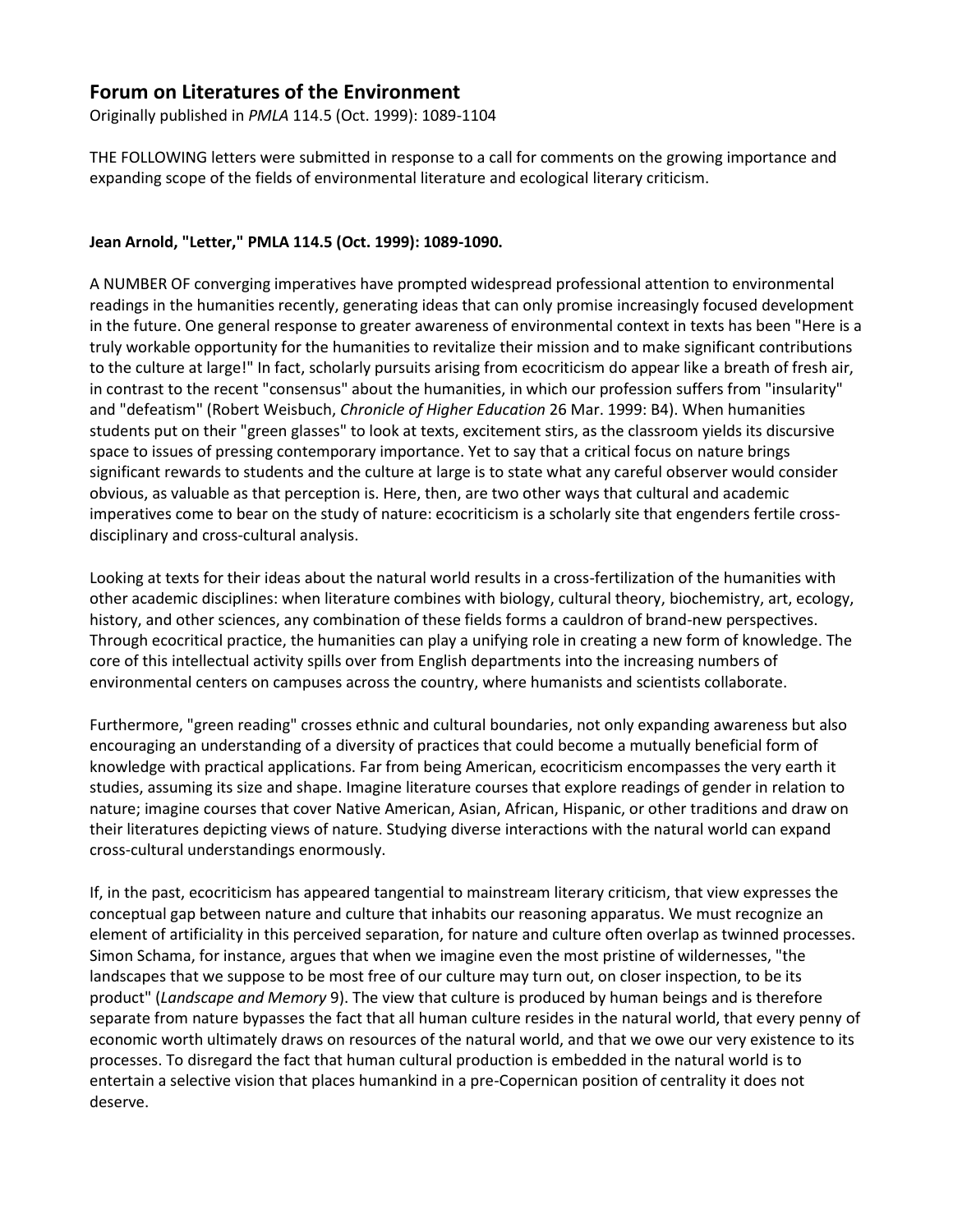Human beings are obligated to monitor the technologies they have the intelligent capacity to create out of natural processes. Herein lies a moral commitment that the humanities can engender among the best and brightest minds of the future. Indeed, with technological freedom comes responsibility. Western culture must increase its awareness of the consequences of its beliefs and actions and must recognize that any action toward the natural world is eventually an action toward oneself and toward one's culture. If a mysterious nature resides outside our expanding human knowledge, the natural and cultural whole we do understand must be seen for the enclosed system that it is. It is time for all of us together to examine through criticism of written texts our own attitudes toward nature and to engender a sense of accountability for the havoc the culture's left hand wreaks on its right hand through shortsighted technological practices.

How does literary criticism come to bear on this dilemma, which increasingly urges its data on our perceptions? At a time when our cultural awareness of natural systems has grown into ecological concern, a historical inquiry into past cultural relations to nature can form a vital basis for our understanding. What, in the conceptual relation between Western culture and nature, has changed, and why? And how does an understanding of the history of this relation affect current environmental thought? We can ask, for example, what culturally honed lenses have shaped Western perceptions of the natural world. Dealing with literary works formed by pastoral, Romantic, transcendental, evolutionary, scientific, bioethical, and environmental sensibilities, we can delve into works by authors representing each genre's period: Theocritus, Vergil, Sidney, Marvell, Shakespeare, Romantic writers, scientific writers such as Darwin and his scientific community, and American writers from Thoreau and Austin through Leopold, Abbey, Carson, Snyder, and W. S. Merwin, for instance. In the end, one may notice an evolution in this literary history that mirrors an ideological progression from the view of humanity as having dominion over the earth to humanity as the humble recipient of a bounty in the natural scheme of things. As ecocriticism takes on the task of reexamining a culture's attitudes toward nature through its history, a variety of texts become useful: plays, films, poetry, scientific treatises, stories, journals, essays, and novels have their place in this type of curriculum. What these representative lists of authors, genres, and sensibilities reveal is that "there is not a single literary work anywhere that utterly defies ecocritical interpretation," as Scott Slovic has recently pointed out ("Ecocriticism: Trajectories in Theory and Practice," MLA Annual Convention, Dec. 1998).

Is our profession interested in avenues toward expanded awareness for our culture? Are we interested in redefining our role as central to academic inquiry? Should we then embrace environmental readings of literature? Yes, yes, and yes.

JEAN ARNOLD Harvey Mudd College

### **Lawrence Buell, "Letter," PMLA 114.5 (Oct. 1999): 1090-1092.**

ALTHOUGH THE STUDY of literature in relation to physical environment dates back almost as far as literary criticism itself, only in the 1990s has it assumed the proportions of a movement, with its own professional organization, the Association for the Study of Literature and Environment (ASLE, numbering some 750 members worldwide), and its own journal (*ISLE: Interdisciplinary Studies in Literature and Environment*). An increasing number of scholarly journals in diverse fields are receptive to its contributions (*New Literary History'*s forthcoming special issue on ecocriticism is a recent example), and since 1995 a series of major professional conferences of increasingly international scope has been held. Considered qua movement, literature-and-environment studies (increasingly lumped under the semineologistic label "ecocriticism," however uneasy the unidoctrinalist imputation makes some practitioners, including me, feel) is thus indisputably a more coordinated venture than, say, the ethical turn in literary studies reviewed in the January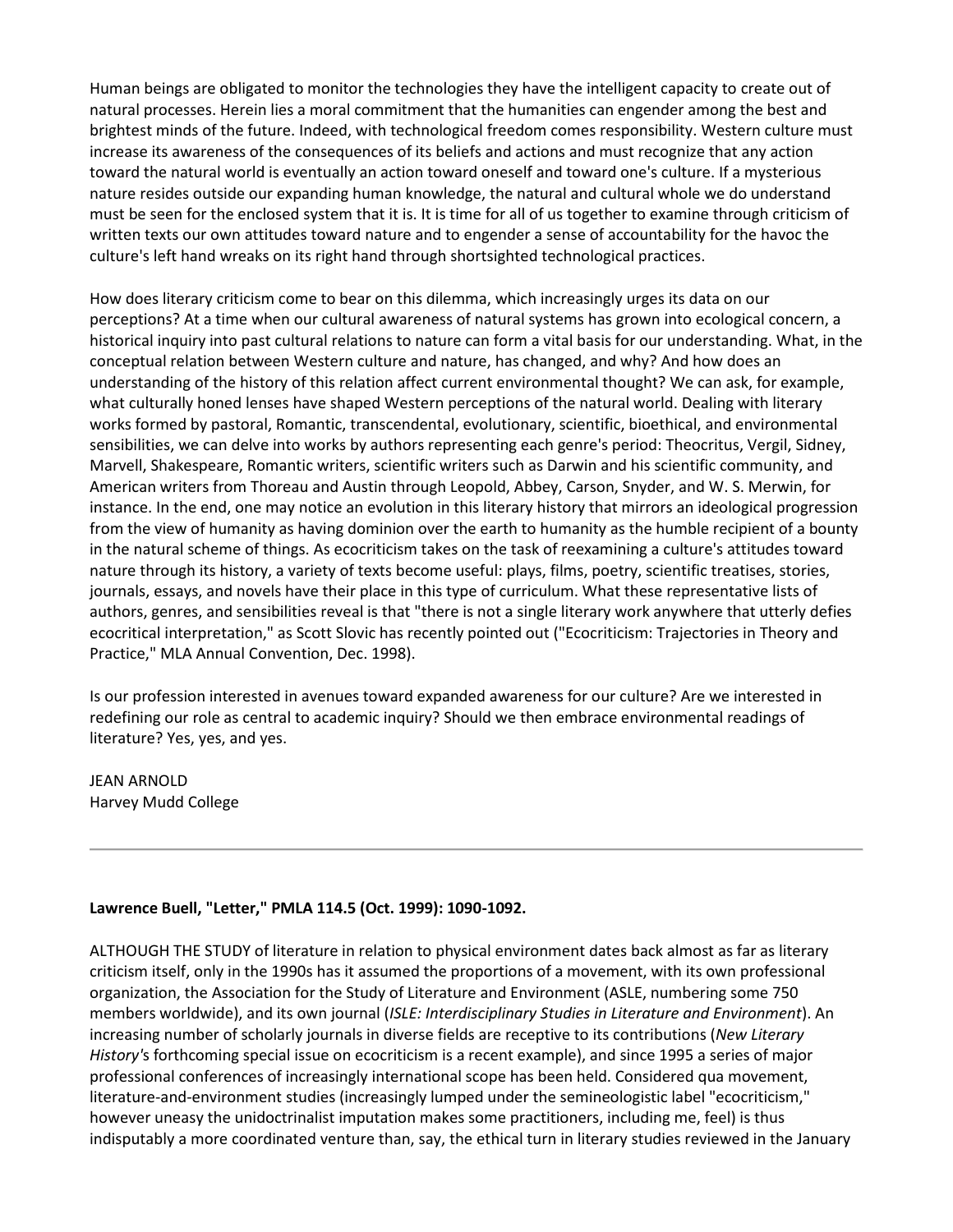1999 *PMLA*. Yet at the same time it is more like such prior critical insurgencies as feminist, ethnic, and gay revisionisms than like New Critical formalism, deconstruction, and new historicism, in that literature-andenvironment studies takes its energy not from a central methodological paradigm of inquiry but from a pluriform commitment to the urgency of rehabilitating that which has been effectively marginalized by mainstream societal assumptions. As such, the phenomenon of literature-and-environment studies is better understood as a congeries of semioverlapping projects than as a unitary approach or set of claims.

These projects include the following, and more: (1) consideration of the possibilities of certain forms of scientific inquiry (e.g., ecology and evolutionary biology) and social scientific inquiry (e.g., geography and social ecology) as models of literary reflection; (2) textual, theoretical, and historical analysis of the platial basis of human experience; (3) study of literature as a site of environmental-ethical reflection--for example, as a critique of anthropocentric assumptions; (4) retheorization of mimesis and referentiality, especially as applied to literary representation of physical environment in literary texts; (5) study of the rhetoric (e.g., its ideological valences of gender, race, politics) of any and all modes of environmental discourse, including creative writing but extending across the academic disciplines and (indeed even more important) beyond them into the public sphere, especially the media, governmental institutions, corporate organizations, and environmental advocacy groups; and (6) inquiry into the relation of (environmental) writing to life and pedagogical practice. These and other ecocritical projects are being produced both separately and in combination, and by no means with one accord. The operative word here is liveliness, not consensus. Literature-and-environment studies are anything but unanimous, for example, on the sense in which literary texts can be said to render extratextual environments or on how--if at all--literary inquiry might be based on models taken from natural science or science studies.

Some of those associated with the movement would argue for the existence of an emerging ecocritical canon, the bibliography to *The Ecocriticism Reader* (ed. Cheryll Glotfelty and Harold Fromm [Athens: U of Georgia P, 1996]) being the best-known endeavor to formulate an interim list of indispensable texts. I feel much more confident in asserting simply that literature-and-environment studies will surely keep burgeoning and gaining in critical maturity than I would in claiming that a canonical understanding of what form it should take has been attained. Indeed, if ecocriticism still lacks a paradigm-inaugurating statement like Edward Said's *Orientalism* (for colonial discourse studies) or Stephen Greenblatt's *Renaissance Self-Fashioning* (for new historicism), that may be just as well.

Several other dimensions of the literature-and-environment movement deserve special note. First, its "identitarian" aspect differs from that of all other critical insurgencies purporting to speak about or for marginalized others, insofar as the other in question appears to be centered to a greater extent outside the realms of human culture and the human body (though hardly disjunct from them!). Second, unlike all the critical movements mentioned above, literature-and-environment studies began qua movement outside the main centers of Euro-American academia, within the Western Literature Association (although a number of its chief advocates had been trained at leading American graduate schools). Third and semi-related, ecocriticism initially had and still to a considerable extent maintains a distinctly up-country-and-outback orientation, focusing strongly on rural and wilderness representation as against urban and metropolitan. Fourth, more than most prior late-twentieth-century critical insurgencies, the literature-and-environment movement has sought to break down the barrier between formal criticism and "creative" writing--for example, through emphasis on the informal, nontechnical essay as a mode for unfolding critical reflection simultaneously with personal narrative. Fifth, ASLE's membership was initially and to a considerable extent still is strikingly youthful (the median age of participants at the first national meeting, in 1995, was well under 35).

All five of these factors have provoked suspicion in some quarters. I read them much more hopefully, on balance. On the one hand, they do testify to certain parochialisms, especially during the movement's beginning, chief among which perhaps have been too selective emphases on anglophone and particularly United States writing, on country landscapes, on traditional conservationist or preservationist thinking at the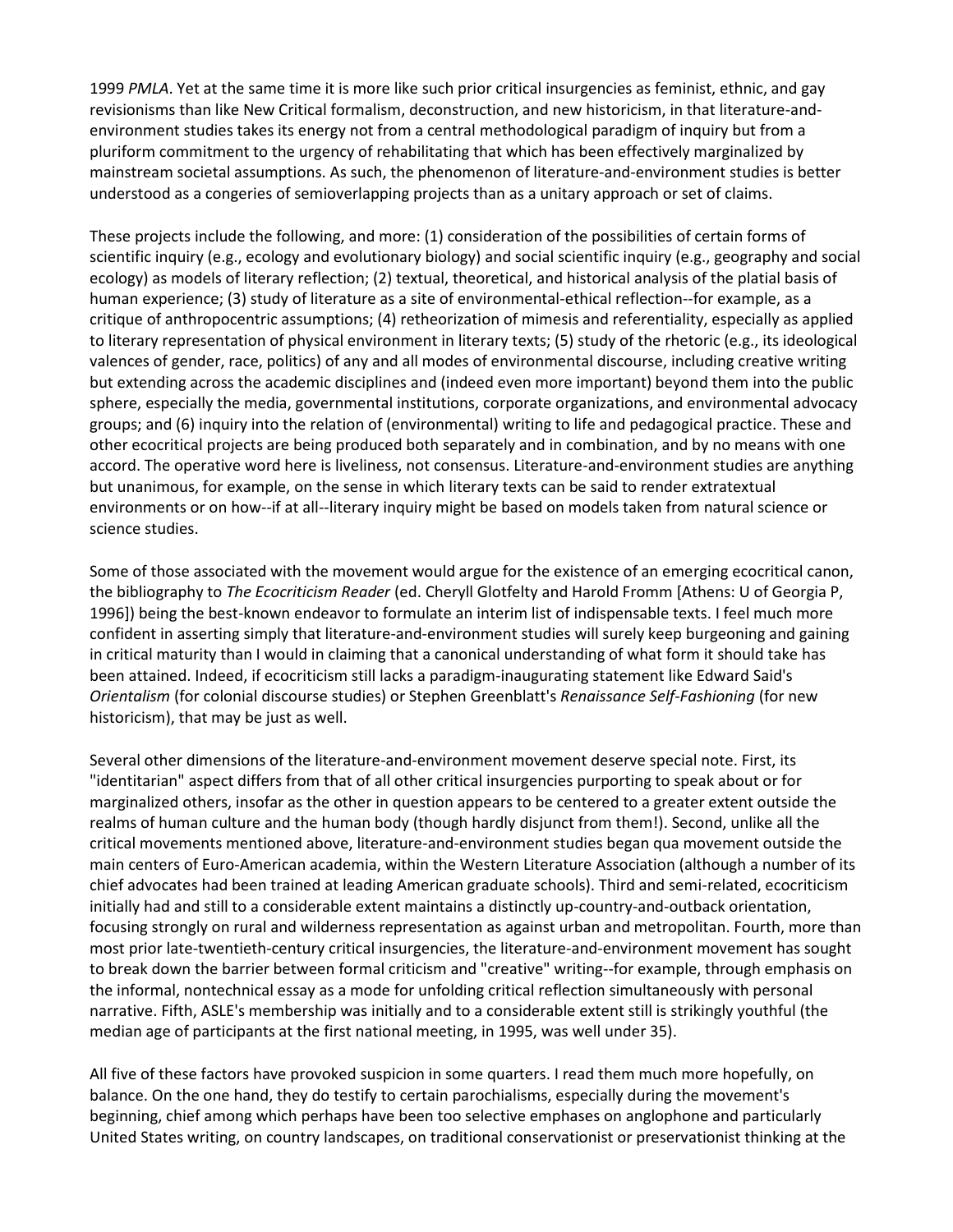expense of other environmental(ist) persuasions (particularly the environmental justice movement), and on modes of criticism excessively reactive against poststructuralist or cultural studies models instead of on direct constructive engagement. On the other hand, a certain hyperconcentration was, I think, necessary to get ecocriticism--like all critical movements--going: to give it energy, momentum, an edge of contrarian disaffection; and certain it is that literature-and-environment studies in 1999-2000, whatever the case a decade ago, has been growing and deparochializing fast. The inquiry has not yet acquired the standing as a humanistic subdiscipline presently accorded, for example, environmental history or environmental ethics. But it is only a matter of time before that takes place.

LAWRENCE BUELL Harvard University

### **Michael P. Cohen, "Letter," PMLA 114.5 (Oct. 1999): 1092-1093.**

READING BRECHT'S The Caucasian Chalk Circle the other day, I came across these lines:

*Take note what men of old concluded: That what there is shall go to those who are good for it, Children to the motherly, that they prosper, Carts to good drivers that they be driven well, The Valley to the waterers, that it yield fruit.*

I think this passage opens up as many textual, ideological, and historical problems as does evaluating the beautiful but problematic songs of Woodie Guthrie about the Tennessee Valley Authority and the dams on the Columbia River.

A particular piece of land, a valley, a homeland, may be of value to a particular person or community. But the love of the natural world in which human beings find themselves embedded is not a regional or local issue. Consider the obligatory scene in the proletarian novel where the immigrant mother leaves the sweatshop in an American city and reminds herself and her children of the green world of the old country.

Literary critics, like environmental historians, have been grappling with the social construction of the natural world for decades. In a modernist mode, this problem presents itself to historians of science with the changing conceptions of a complex of ideas known as ecology. There is not one ecology but a constellation of ecological ideologies, including that of a growing literature of the ecologies of cities.

Literary critics and historians have inherited the nature-culture duality as an ideological problem. Wilderness versus the city, nature versus nurture: these dualities are constantly breaking down and yet are surprisingly eternal in our discourse.

As a young student, I read few passages from Darwin and his supporters. But as Darwinian materials have proliferated in our own time, they have broken down categories of fiction and nonfiction. Ecology is, after all, a slice of evolutionary theory, or vice versa. The American literature requiring of the reader a sophisticated knowledge of ecological theory now includes scientists like Stephen J. Gould and E. O. Wilson; historians like William Cronon, Patricia Limerick, and Richard White; essayists like Terry Tempest Williams and Barry Lopez; novelists like Wallace Stegner; and poets like Robert Haas, W. S. Merwin, and Pattianne Rogers.

I believe that writers like these require an interdisciplinary ecological criticism, and environment must be conceived of as more than their setting. Reading human beings into and out of texts is an activity that goes on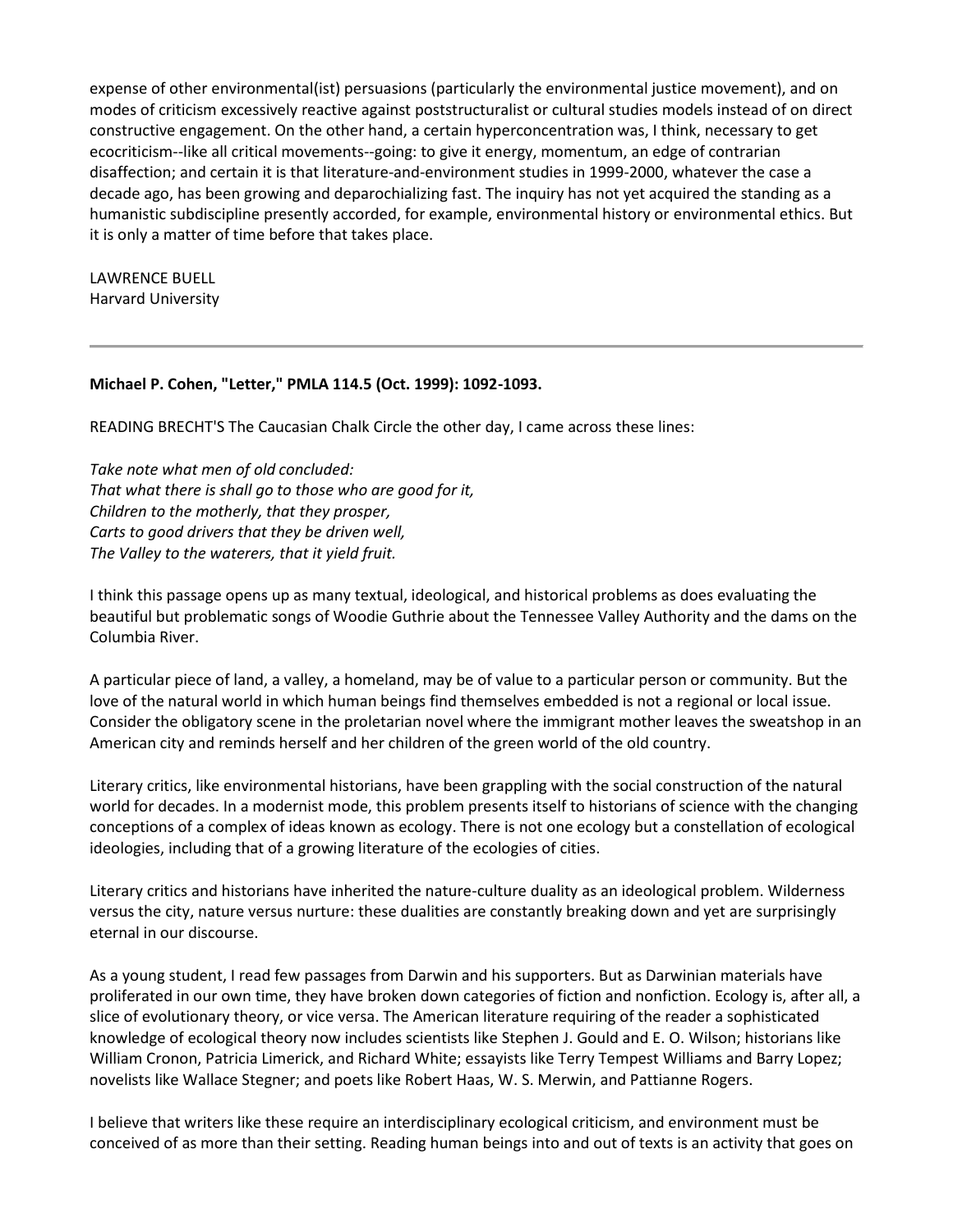in a real world humanity inhabits, a world undergoing, right now, significant climatic change as a result of concrete human activities.

It would be nice to believe, in the words of a late Borges poem, that "He who is grateful for the existence of music [...] / He who takes pleasure in tracing etymology / [...] These people, unaware, are saving the world." But it is not true that people, unaware, are saving the world. For most ecocritics, it is not sufficient to take pleasure in tracing an etymology. By definition, ecological literary criticism must be engaged. It wants to know but also wants to do.

I pursue case studies with my undergraduate students. Consider the following, not about literature, strictly speaking, but about the literature that counts to the people of arid regions.

We imagine most people living historically in temperate climates. Is this notion accurate, or does the language of climate distract us from human situations? This little case study involves global climate and our own, global conditions and the migration of human beings to particular places. I read to my students from a local environmental impact statement, for Grand Staircase-Escalante National Monument, that "[b]ecause experience of stockmen was in more temperate climates, they knew little about the carrying capacity of these arid lands. Consequently, the range was stocked beyond its capacity, causing changes in plant, soil, and water relationships. Some speculate that the changes were permanent and irreversible [...]." When the document calls these people stockmen, it also calls their region rangeland. These men stocked my region during the era when the modern idea of climate evolved.

People don't easily adapt to changes in conditions. But what temperate climates constituted the previous experiences of these hypothetical stockmen? I tell my students that climate is referred to by zones, a term derived from a Greek word meaning "belt" and from classical ideas about the world's body. Ptolemy conceived global climatic differences in terms of "daylength," or differential illumination of zones. Climate, coming from the Greek klimata, indicates inclination of the sun, suggesting perspective.

I narrate the investigations leading to correlation of heat rather than of daylength with climatic zones. Beginning with Alexander von Humboldt's first isothermal map in 1817, maps of temperature were more accurately scaled to represent worldwide averages during individual months.

All these maps represent hot (tropical) and cold (arctic) zones, and the temperate falls between them. Students readily see that the classic idea of the temperate reads a human desire into global climate.

These human desires have been relational. Data on vegetation are used to infer temperature, and temperature data are used to infer vegetative growth. By the middle of the twentieth century, maps that correlated zonal climates and vegetative growth led to maps of growing seasons for such species as deciduous trees.

As we know, to our misfortune, climate is not historically fixed. Further, the Temperate Zone "contained some of the most extreme conditions on earth and was in fact highly intemperate in regard to temperature," as one climatologist puts it. In my region, the massive human response to extreme climate has included the Colorado River Storage Project, Hoover and Glen Canyon Dams, Lakes Powell and Mead, and consequently Phoenix and Las Vegas.

Consequently, a particular kind of culturally sanctioned reading by an interpretive community created the discourse that we now use to judge our past and create our future. But my brief survey leads to a set of questions for which I have no ready answers. Is there such a thing as a temperate climate? If so, what do we mean when we read or write about it? What reading or mapping of the world does our discourse create with that phrase?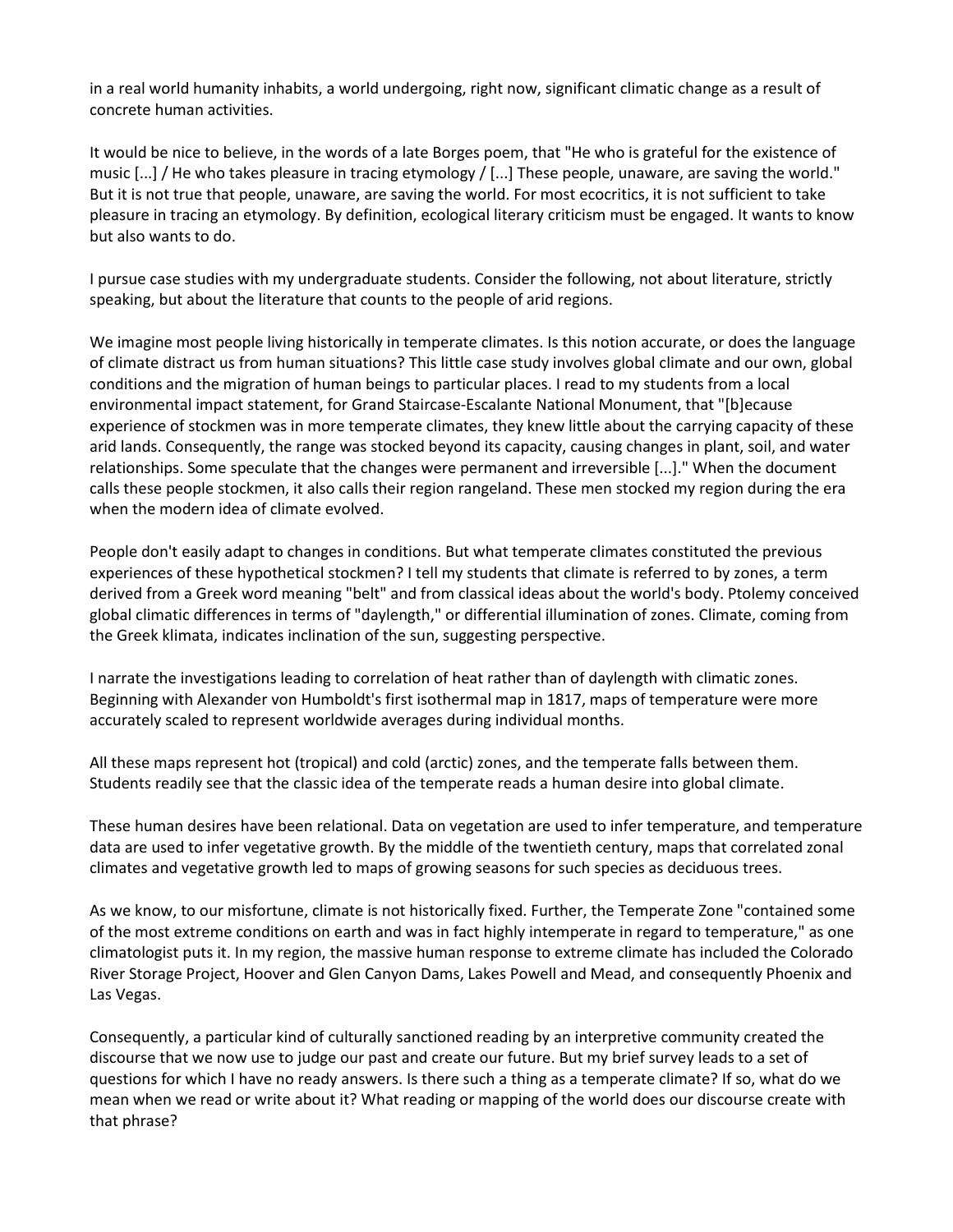How shall writers--these writers are quite possibly my students--now speak of their region and its recent human history or place this history in a global context? Some who continue to speak of wilderness argue with those who prefer the term rangeland. Neither term is rooted in local conditions or takes cognizance of changing global climates. Ought they? Is is possible that unexamined uses of language lead to careless decisions?

Someone might say that I am not, strictly speaking, teaching the study of literature, and that is true. Environmental impact statements are not belles lettres, and that is my point. Nature writing isn't just for the armchair hikers among us. My students will write the world and will need literacy for this endeavor.

Over the years I have taught many more classes in sophomore composition than in nature writing or in American literature. My students, who live in a state where about seventy percent of the land is federal land, write about their environment by choice. For my students' purposes, ecocriticism needs to inform personal and political actions, in the same way that feminist criticism was able to do only a few decades ago. As a teacher, I follow an old cliché; I "think globally and act locally," teaching local students how to read and write about the changes in their environments.

MICHAEL P. COHEN Southern Utah University

### **Terrell Dixon, "Letter," PMLA 114.5 (Oct. 1999): 1093-1094.**

ALONG THE United States-Mexican border in the lower Rio Grande valley, the borderlands, once rich in flora and fauna, have been transformed into a radically postnatural landscape. The four million acres of brushland that covered the valley as recently as seventy years ago have been reduced to 160,000 acres. Since half this remaining brushland is on tracts of less than seventy-five acres, land suitable for wildlife habitat is now almost nonexistent. Toxic pollution from insecticides and herbicides creates enormous threats to the health of the land and of its people. Working to illuminate and counter this devastation are two important texts, each by a writer who has family roots deep in the region and who knows the border from both sides. Arturo Longoria's *Adios to the Brushlands* (Texas A&M UP, 1997) delineates the advance of environmental degradation and its effect on the spirit, and Gloria Anzaldúa's *Borderlands-La Frontera: The New Mestiza* (Aunt Lute, 1987) interrogates the patriarchal values that have shaped the dominant culture's destruction of the borderlands.

Longoria wants to construct his discourse in the tradition of the classic American nature-writing text. The biologist turned investigative environmental reporter turned college teacher would like to privilege the traditional Thoreauvian nature walk--attentive, respectful, contemplative: "I have long felt that a day without a walk is a day lost and without purpose" (80). In the postnatural world of the Rio Grande Valley, however, nature has been so marginalized that Longoria must also construct his narrative as an expanded interrogation of still-significant issues first set forth by Rachel Carson over thirty-five years ago. Like Carson's Silent Spring, Adios to the Borderlands is, in part, an elegy for healthy landscapes now lost; it chronicles how the widespread use of agricultural toxins feeds the area's high cancer rates, how the bulldozer and the root plow have transformed the delta from a dense riparian monte of lakes, ponds, meandering tributaries, and lush woodlands into an area of windswept desolation. Longoria, like Carson, writes for restoration; he believes that it can be fostered through meaningful environmental education.

Gloria Anzaldúa dedicates her thoroughly transnational text "a todos mexicanos on both sides of the border." Her preface presents Anzaldúa as a border woman, growing up between two cultures, "the Mexican (with a heavy Indian influence) and the Anglo (as a member of a colonized people in our own territory)." Her life as a lesbian of color raised as a Catholic has made her skilled at mitigating those dualities of status that characterize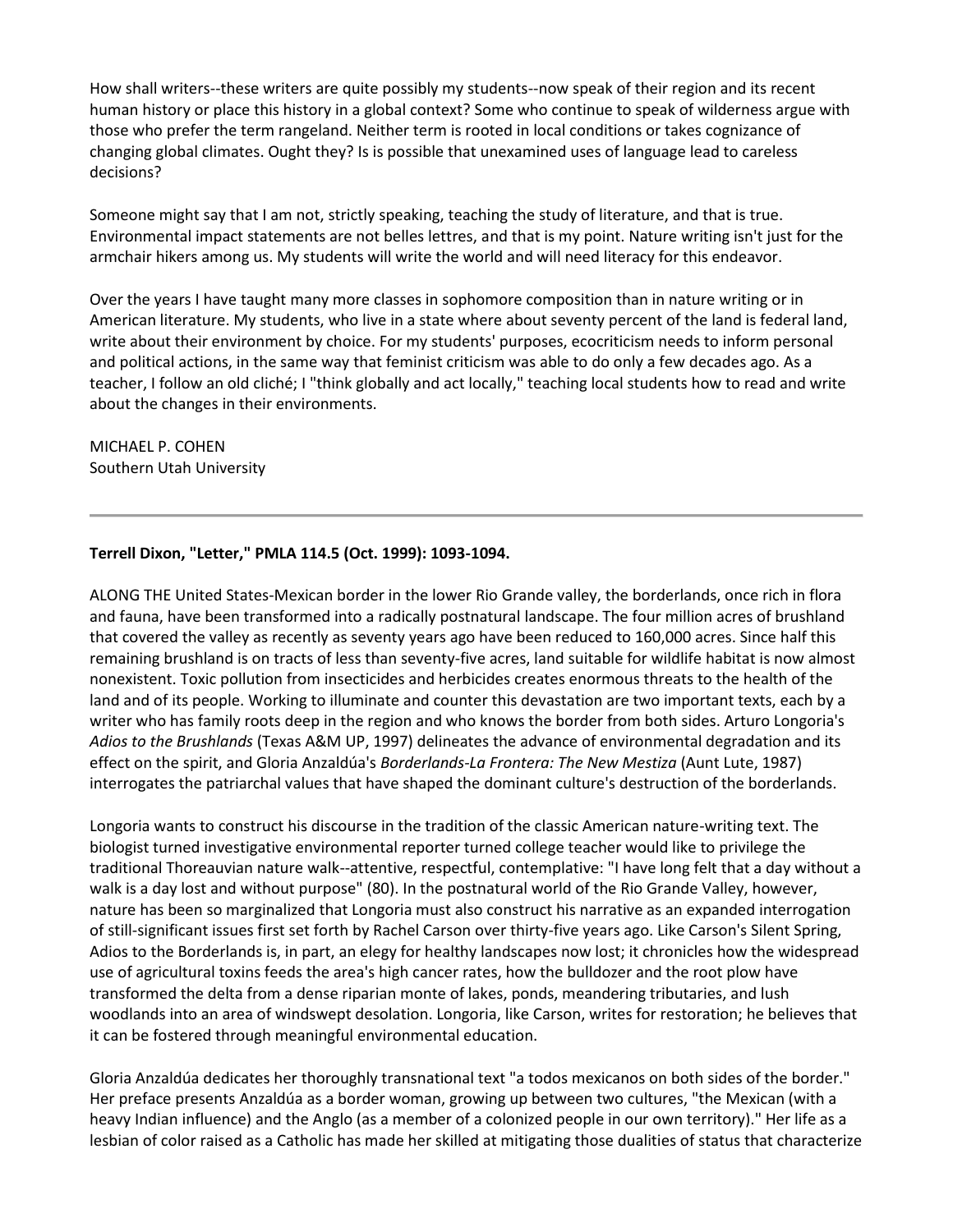the borderlands. Her text, with its complex code switching from English to Tex-Mex to the northern Mexican dialect to Castilian Spanish to Nahuatl, conveys the myriad crosscurrents of life in the borderlands. Through it all, she draws strength from the natural world; she says in her preface, "La Madre Naturaleza succored me, allowed me to grow roots that anchored me to the earth." Anzaldúa has helped her family farm the land, and she is attuned to the damage done when farms are subsumed into massive agribusiness. Anzaldúa clearly articulates the cultural meaning of the border: "it is to distinguish 'us' from 'them"' (5). She knows that this division underlies the hate and the exploitation that support the dominant patriarchies in their social and environmental degradation.

These texts illustrate both the environmental destruction and the cultural origins of that destruction in national borderlands created to enforce ethnic, economic, and class divisions. It would be a mistake to separate these two texts entirely from the growing body of Chicana and Chicano environmental literature. From the celebration of nature in Rudolfo Anaya's classic novel *Bless Me, Ultima* (Tonatiuh-Quinto Sol Intl., 1971) to such strongly ecofeminist works as Helen María Viramontes's *Under the Feet of Jesus* (Penguin, 1995) and the toxic work environment stories in Ana Castillo's *So Far from God* (Penguin, 1993), it is clear that contemporary Chicana and Chicano literature advances a substantial critique of environmental degradation. By voicing the damage that the dominant culture visits on those whom it marginalizes, this literature resists those national narratives that privilege metastasizing suburbs and environmentally debilitating consumption, and it emphasizes the absence of environmental justice in them.

Nonetheless, while presenting the devastation of the borderlands and the harm done by the political borders, the texts by Longoria and Anzaldúa do occupy a special place. They emphasize the truly transnational aspects of the growing environmental crisis, and in so doing they begin the important work of moving beyond national narratives that, however putatively environmental they may be or seek to become, remain to some degree limited. Texts like these enlarge the study of environmental literature and make the all-important connections between ecological degradation and nationalism. Such texts not only help move nature away from the margins and into the center of cultural discourse but also help authorize the all-important interrogation of national borders themselves, their economic and racial origins, their social and environmental consequences.

It is increasingly clear that globalization mandates that effective environmental change be supported by networks taking shape across borders. Such transnational movements are not new (they fueled both the suffrage movements and the antislavery movement), but they are more and more necessary, and, as such alliances grow, they will delineate further the damage done by traditional political borders. In this context, it is helpful to take note of what biologists describe as the edge effect--that is, the tendency for natural life, the flora and fauna of a region, to be richer in transition zones, those borders where fields intersect with woodlands, rivers meet deserts, and so on. By illustrating the tragic environmental consequences that accompany the arbitrary political divisions between the United States and Mexico, these two texts also suggest the possibilities for effective restoration that can come with natural, instead of national, boundaries.

## TERRELL DIXON University of Houston, University Park

### **Elizabeth Dodd, "Letter," PMLA 114.5 (Oct. 1999): 1094-1095.**

I APPLAUD Martha Banta's decision to devote this Forum to ecocriticism, a genre of literary studies that has energized significant numbers of scholars throughout the past decade, and I welcome the opportunity to suggest new directions for scholarship to explore. For ecocriticism, despite its growing popularity, is "a predominately white movement" as Cheryll Glotfelty, a past president of the Association for the Study of Literature and Environment, has noted (Glotfelty and Harold Fromm, eds., *The Ecocriticism Reader: Landmarks*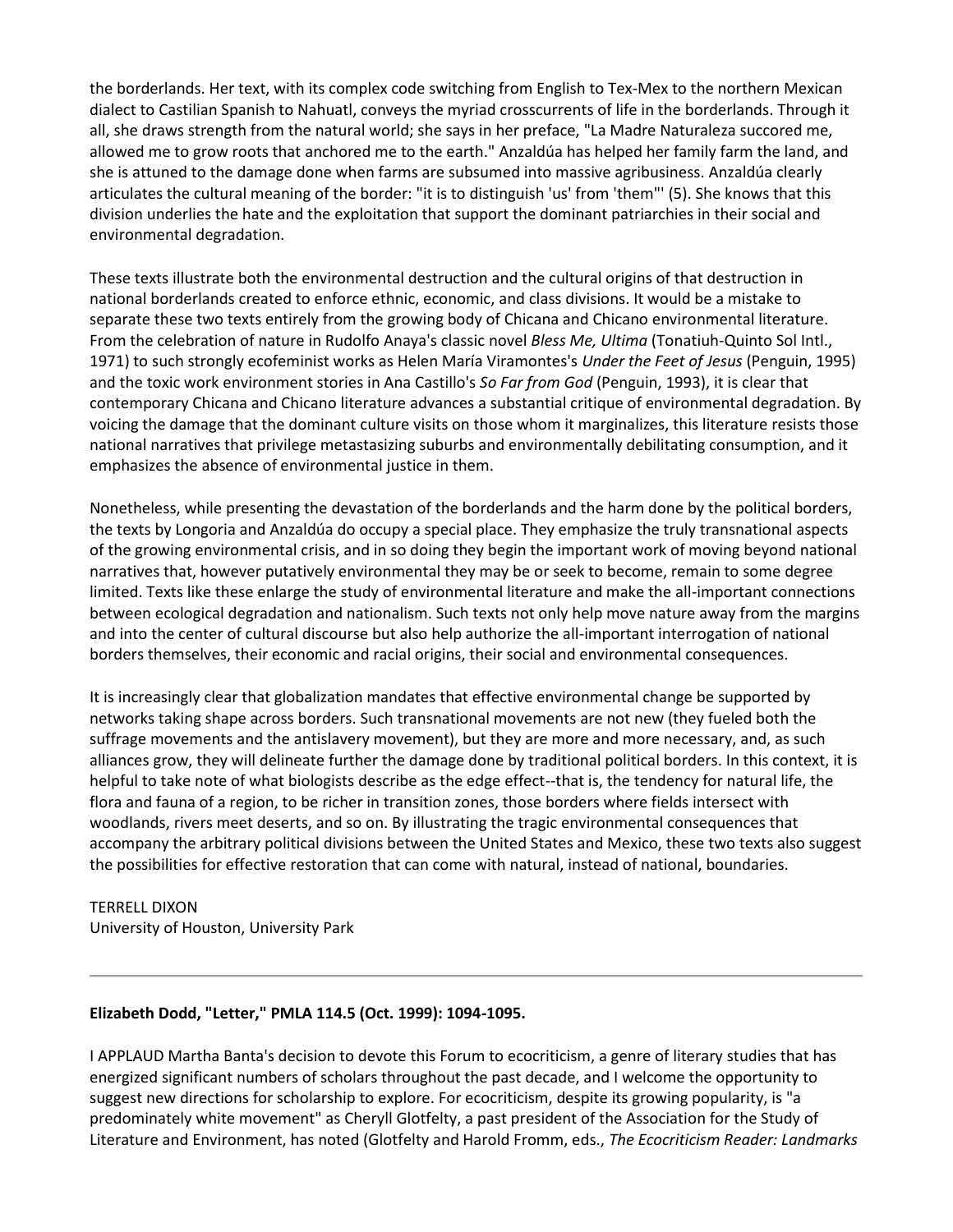*in Literary Ecology* xxv). By far the majority of the presenters at the first two conferences of the Association for the Study of Literature and Environment (in 1995 and 1997) were white; a look at the index of *The Ecocriticism Reader* reveals that most of the authors treated by the volume's critics are also Anglo-American. Native American literature, both contemporary and traditional, does receive enthusiastic attention, but African Americans seem largely absent from this burgeoning literary, cultural, and critical movement.

One reason for this absence is that ecocritics have dedicated much of their attention to nature writing- primarily creative nonfiction in the autobiographical naturalist tradition. This genre has not attracted many black writers, who likely find that what Robinson Jeffers called inhumanism--the literary attempt to deflect aesthetic and thematic attention away from human beings or to weaken what Glen Love calls "egoconsciousness" (Glotfelty and Fromm 230)--holds little appeal for writers who already feel themselves politically, economically, and socially marginalized. And while writers such as Toni Morrison and Michael S. Harper consider questions of place--geographic locale and nonhuman nature--their work (say, Beloved or Images of Kin, respectively) treats far more visibly questions of social place, as constructed through race.

Ecocriticism, as many of its practitioners point out, seeks to complement the already well-represented critical inquiries into literature's negotiation of race, class, and gender, and I do not intend simply to wheelbarrow familiar theses into my discussion here. I certainly do not wish to suggest, as I once heard a conference panelist declare, that all injustices are so firmly linked that if we work to promote social justice we will, without even trying, "protect the environment." Ecocriticism, as William Rueckert envisioned it twenty years ago, attempts "to see literature inside the context of an ecological vision in ways which restrict neither" (Glotfelty and Fromm 105; emphasis mine). While ecocriticism underscores the ecological tenet that "everything is connected to everything else" (Rueckert [Glotfelty and Fromm 108]), as a mode of critical inquiry it necessitates attention and discussion; neither inclusions nor exclusions should be automatic and unexamined. In fact, for the field to mature, ecocriticism needs critiques of its shortcomings.

Therefore we must consider further the absence of black writers from existing ecocritical discussion. A major reason for this absence, I suspect, may be that academic inquiry--including the work of ecocritics--already expects black literature to focus almost exclusively on the social realm; as categorized by literary studies, its interest in environment is similar to the interest in socioeconomic environment that characterized naturalist novels at the close of the nineteenth century. I believe, however, that as ecocritics work to articulate the complex and often conflicted attitudes toward the North American continent that contribute to what we frequently call sense of place, we should not overlook black writing whose obvious focus is sociopolitical.

An examination of the underlying (and often nuanced) attitudes toward nonhuman nature that are encoded in literary works can contribute to what Neil Evernden calls "what it feels like to have a territory" (Glotfelty and Fromm 97)--or what it feels like not to. As Leonard Lutwack notes, human "use of the earth's resources, [our] alteration of places in every corner of the globe, must proceed now with a view not only to present profit and pleasure but to the survival of the very next generation" (*The Role of Place in Literature* 2). African American writers who focus on the Anglo-European long relation with slavery have a unique perspective on both profit and pleasure, and an ecocritical examination of their work can illuminate unrecognized aspects of it, as well as discovering its insights into how sense of place and ethical awareness intersect. Ecocritics would do well to consider the implications suggested by this convergence of ethics.

First, we are reminded that issues of race in ecological theory or politics extend well beyond where landfills or toxic industries are located, though these are certainly important matters. Second, and more crucial for literary studies, we must continue to develop the examinations of both genre and aesthetics for what Lawrence Buell has defined as an "ecological text" in his important book The Environmental Imagination. Even as Michael Branch, Joni Adamson, Terrell Dixon, and other scholars have begun to call for recognition that inner city and urban residents (regardless of race) may not feel the appeal of wilderness literature, we should not inadvertently ghettoize black literature, as if it had nothing to contribute to our understanding of the vexed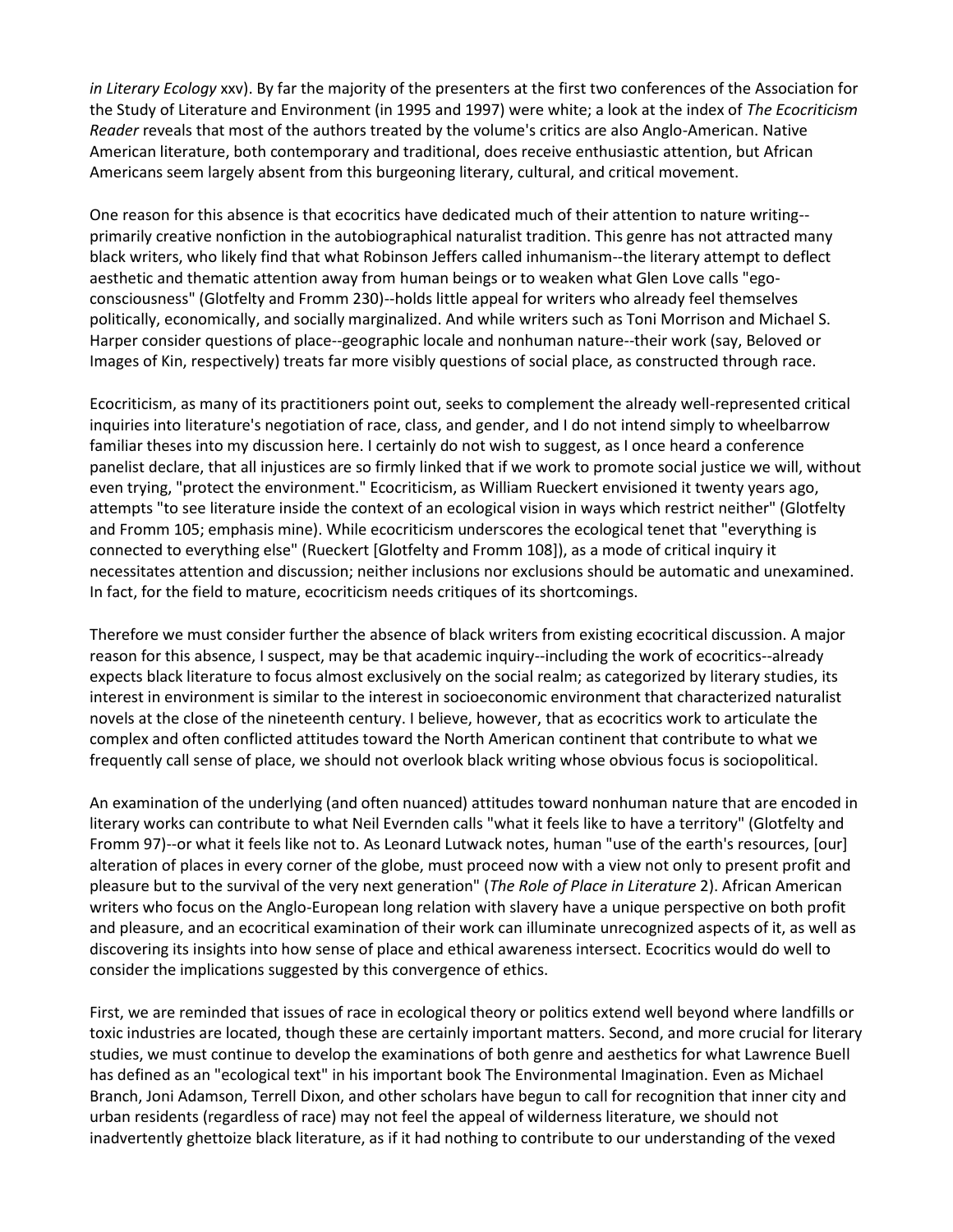human relation to the nonhuman world. In fact, this work has much to tell us, if we pay close enough ecocritical attention.

ELIZABETH DODD Kansas State University

### **Simon C. Estok, "Letter," PMLA 114.5 (Oct. 1999): 1095-1096.**

THE BULK OF the "ecocriticism" being done restricts itself to American nature writing. For most people, this does not seem to be a problem. At some point, though, we have to acknowledge what ecocriticism's xenophobia will mean for the field. Equating nature studies and ecocriticism is a dangerous practice that runs the risk of leading us into thematic criticism of the traditional, baldly detached sort that many of us were reared on in our undergraduate programs--thematic criticism, though, that is all dressed up in a flashy and fashionable new outfit, criticism that underneath the fluff is really the same old tedious rubbish, criticism that does not promise to get us far in changing the way we think about the world in which we live.

Until Cheryll Glotfelty's 1996 *The Ecocriticism Reader*, ecocriticism had no real home, no real identity, and was an area of study not "recognized as belonging to a distinct critical school or movement." Instead, as Glotfelty points out, ecocritical voices appeared under headings as varied "as American Studies, regionalism, pastoralism, the frontier, human ecology, science and literature, nature in literature, landscape in literature," and so on (xvi-xvii).

While it was possible in 1996 to say that the English literary profession was not responding in any significant way to the issue of the environment, such is no longer the case--witness, for instance, this *PMLA* Forum. *The Ecocriticism Reader* was a major step toward organizing the field and bringing literary studies into closer contact with what is generally recognized as a contemporary crisis, but ecocriticism needs to continue taking steps. For this to happen, we need to ask ourselves a number of questions.

What goals and definitions, for example, do we envision for ecocriticism? What counts as ecocriticism? What is ecofeminism? Are they different? Can a person practice one and not the other? How far can ecocriticism go from "nature" and still be ecocriticism? What can discussions about texts that are silent on nature give us? Can someone such as Shakespeare fit into all this? How? How serious are we about making connections? Do these connections extend to our personal lives? Does practicing ecocriticism (and feminism) demand something that moves beyond mere academic interest, toward a kind of personal and political commitment that other theories don't demand? Can a man who stuffs dollar bills in women's underwear at strip clubs by night be a feminist critic by day? Can a person who chows down on a fat roast beef on rye at lunch be an ecocritic at the two o'clock seminar? Why bother with ecocriticism? Are there revealing links between environmentally and socially oppressive systems, overlapping and interlocking structures that need to be examined? How far can we go with avoiding anthropocentrism? When Lawrence Buell says in The Environmental Imagination that we ought to "relinquish the superintending human consciousness" completely in our work (164), just how are we to accomplish this task in such an eminently human area as writing?

Literary critical interest in the natural environment is nothing new, but for far too long questions about the relation between social and environmental issues in texts outside the genre of nature writing have been kept in separate theoretical circles. This is particularly apparent with Shakespeare.

There is no shortage of books and articles that look at the representations of natural environments in Shakespeare. In general, these studies fall into two general categories: the formalist camp and what we might call the protoecocritical group. The formalists have examined birds, plants (especially flowers), gardens, the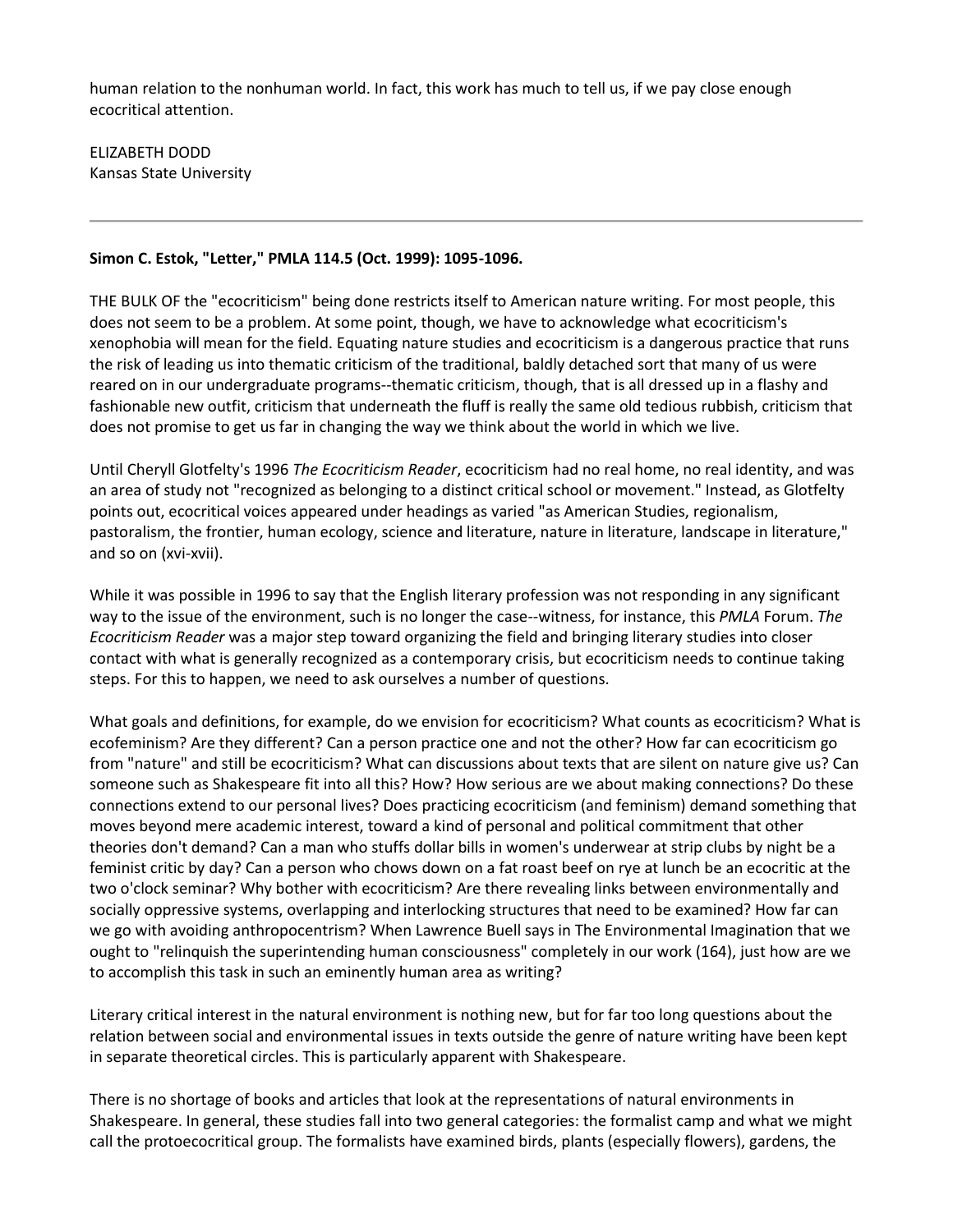relation between nature (as a general theme) and genre, the way the natural environment could be seen to fit into cosmic patterns, and so on. The difference between this group and the protoecocritical one is in the kinds of analyses undertaken. While the former is structuralist (concerned primarily with enumerating thematic clusters, with comparing them, with trying to get idealist pictures of the English Renaissance, and so on), the latter is poststructuralist in its various theoretical discussions of the ways that thinking and talking about the natural world interrelate with other early modern discourses. Jeanne Addison Roberts has analyzed the evolution of Shakespeare's ideas about the wild in a largely formalist attempt to expose metaphoric linkages between Shakespeare's writing of women and of the natural world. John Gillies elegantly maps the coordinates linking geographic difference with social exclusion and otherness; Richard Marienstras, a proto-new historicist, tries to unearth early modern environmental laws, the background against which Shakespeare wrote. Linda Woodbridge looks at interconnected representations of land and body, penetration and pollution, at how sexualized landscapes form part of semiotic systems she calls "the discourse of fertility," and at ways that this discourse overlaps and interacts with discourses of magic.

Indeed, a lot has been written about the environment in Shakespeare, but none of it is properly ecocritical, ecologically revolutionary, or explicitly geared toward effecting change in the way we think about and produce the environment. While much of the work, both from the protoecocritics and from the formalists and structuralists, is useful, it is clear that there is much work yet to be done in ecocriticism.

Almost all ecocritical work is conducted in texts that have what Lawrence Buell calls "environmentally focused perspectives" (430n20). I have no interest in belittling or criticizing the project of recouping professional dignity for what Glotfelty called "the undervalued genre of nature writing" (xxxi); rather, I think it is important for all literary scholars to take the environment seriously, to see it as vital, to bother with the ways that we conceptualize and speak about (or are silent about) the natural environment. Otherwise, ecocriticism will just be one of those trends that temporarily guarantee an audience, publications, tenure, promotions, and so on. It won't change things.

SIMON C. ESTOK Chungwoon University

#### **Ursula K. Heise, "Letter," PMLA 114.5 (Oct. 1999): 1096-1097.**

TO THOSE OUTSIDE ecocriticism, this new area of study often seems defined as a subfield of American literature: a narrow canon of nature writing, mostly in prose, from the nineteenth and twentieth centuries, by such authors as Emerson, Thoreau, Mary Austin, Aldo Leopold, and Edward Abbey. Sometimes a few poets-- Gary Snyder, Wendell Berry--are included, and, more rarely, Native American literature is mentioned. To those of us who approach ecocriticism from a comparatist perspective, this characterization resembles one of those cartoon posters meant to satirize regional parochialism, which show local landmarks in monumental size but national and international ones either in diminutive size or not at all.

The comparatist's perspective on ecocriticism could be outlined with three statements that are less provocative than they may appear. First, ecocriticism has nothing specifically to do with American literature. This means, of course, not that ecocriticism does not or should not deal with American literature but that it is not in principle more closely linked to American than to any other national or regional literature. Western Europe and Latin America have long traditions of nature writing, as do Chinese and Japanese literature, to name only a few examples. Just what is meant by nature in these different cultural traditions is the first question the comparatist ecocritic investigates: some cultures see nature most clearly manifested in wilderness untouched by humankind, but for others nature includes cultivated rural areas, and in yet other cases it also encompasses a historical heritage of monuments and buildings. By the same token, the literary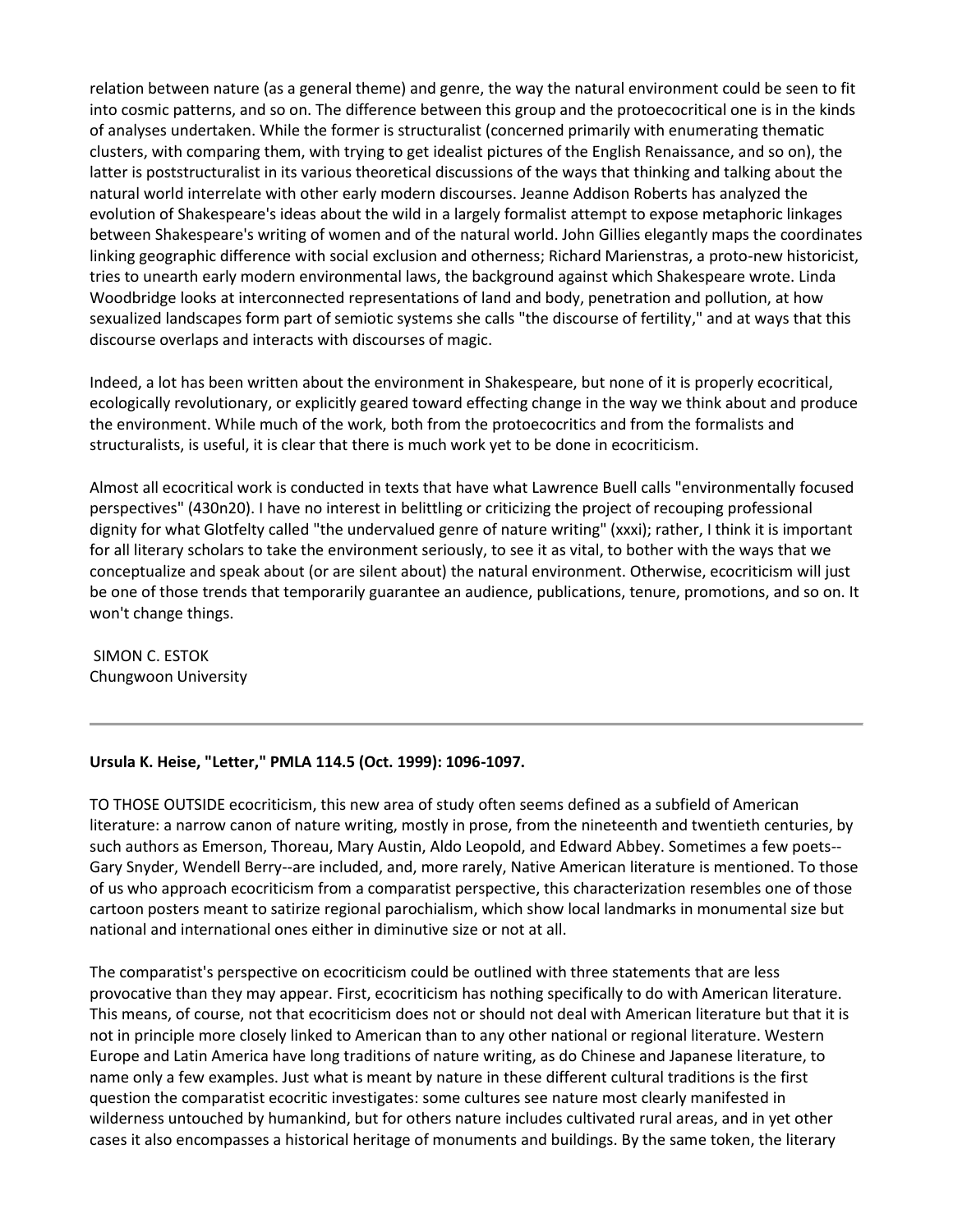language available for writing about nature in a particular culture differs vastly depending on historical circumstance: whereas American poets who began to concern themselves with environmental issues in the 1960s and 1970s could look back on a long national tradition of writing about the natural and the local, German poets in the same period had to grapple with the prior Nazi appropriation of such natural symbols as the forest and the oak and had to invent a new kind of nature writing divorced from fascism. Ecocriticism examines, in other words, how concepts of the natural are constructed in different cultures and expressed through a variety of literary practices.

Second, ecocriticism has nothing specifically to do with nature writing. Again, this does not imply that ecocriticism does not ever deal with nature writing; clearly, it often does. But to suggest that it deals with nothing else is comparable to claiming that feminism is only applicable to texts by or about women. Ecocriticism analyzes the ways in which literature represents the human relation to nature at particular moments of history, what values are assigned to nature and why, and how perceptions of the natural shape literary tropes and genres. In turn, it examines how such literary figures contribute to shaping social and cultural attitudes toward the environment. In this project, nature writing has a role to play as one particular way of figuring the natural, but there are many others--in fact, no genre is in principle exempt from this kind of analysis. To give just one example, one of the contemporary genres in which questions about nature and environmental issues emerge most clearly is science fiction: from the novels and short stories of Brian Aldiss, John Brunner, and Ursula K. Le Guin in the 1960s and 1970s to those of Carl Amery, David Brin, Kim Stanley Robinson, and Scott Russell Sanders in the 1980s and 1990s, science fiction is one of the genres that have most persistently and most daringly engaged environmental questions and their challenge to our vision of the future.

Last, ecocriticism has nothing specifically to do with nature writing. Again, this statement in no way denies the value of ecocriticism's engagement with literature, in which I am myself involved. But ecocriticism is not limited to literature: it has for a considerable time been a highly interdisciplinary field with research not only on written texts but also on different media, such as photography and the documentary film, and in other disciplines, such as history, art history, anthropology, and philosophy. A considerable amount of this work reaches far beyond the boundaries of American culture. The body of scholarship in these branches of ecocriticism is vast---dauntingly vast, in fact, although many literary critics may not yet be aware of it. No doubt, ecocriticism's first task must be to make at least a part of this rich array of cross-cultural scholarship available to the discipline at large.

URSULA K. HEISE Columbia University

### **Jonathan Levin, "Letter," PMLA 114.5 (Oct. 1999): 1097-1098.**

ECOCRITICISM IS MARKED by a tremendously ambitious intellectual, ethical, political, and even (sometimes) spiritual agenda. Though there is already great diversity of opinion in the field, ecocritical dialogue often aims at nothing less than the transformation of human environmental and ecological consciousness. Roughly speaking, this means guiding the historically egocentric Western imagination--man a little lower than the angels but well above the rest of earthly creation, imposing rational design to improve his earthly habitat- toward a newly emerging ecocentric paradigm, with its deeper respect for the integrity of the many other forms of life with which humankind shares the earth. Unsurprisingly, this agenda has located ecocriticism beyond the traditional boundaries of literary studies. This is well and good, so long as literary ecologists retain some sense of what they can contribute distinctively to an interdisciplinary ecocriticism.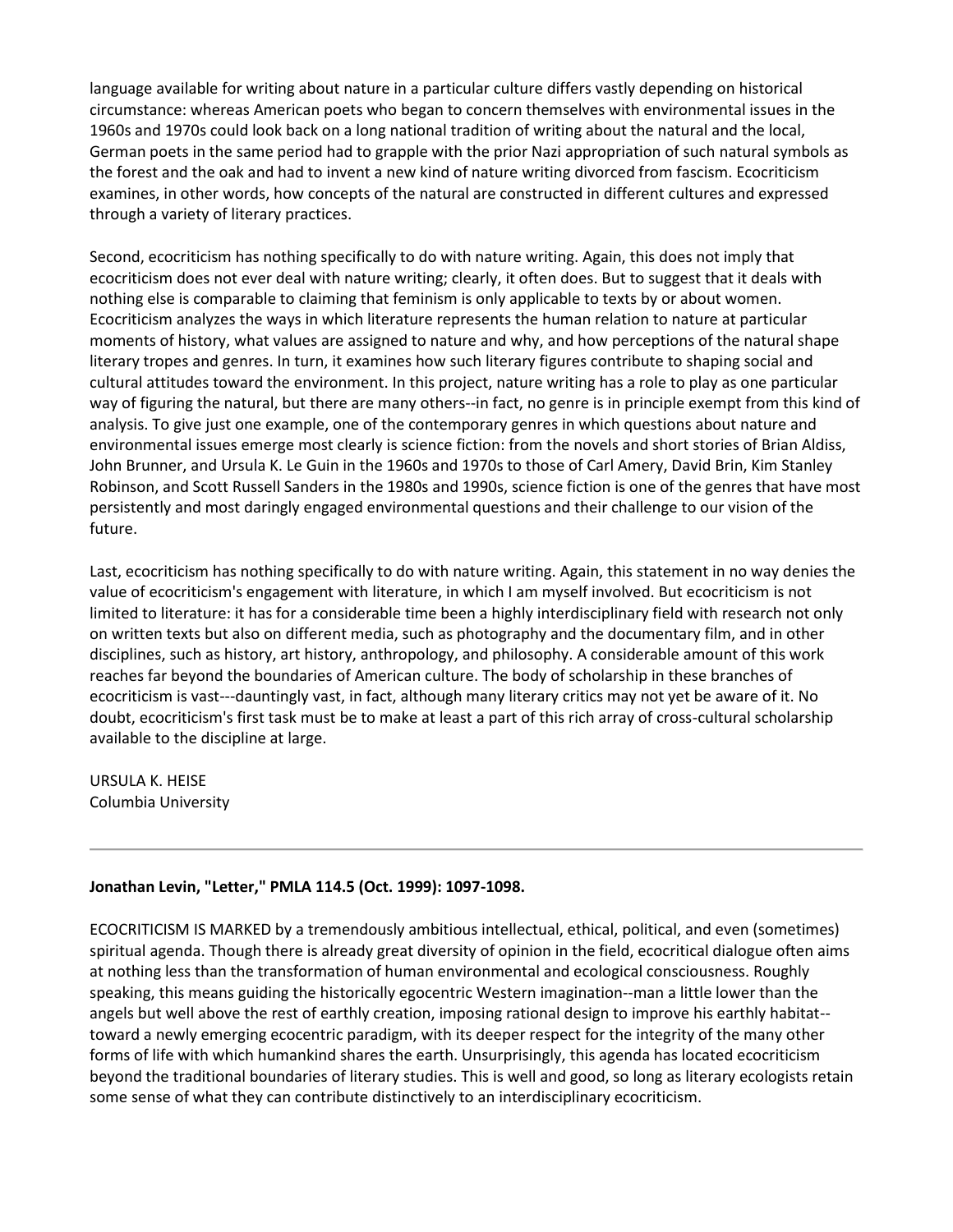Ecocriticism is in some ways similar to the new cultural geography but puts greater emphasis on the biological processes and relations that precede and contribute to the sociocultural production of space. By and large, ecocritics tend to believe that a considered (and scientifically informed) appreciation of these processes can help restore a harmonious balance between nature and human cultures. Biologically oriented ecocritics are themselves divided between a kind of primitive naturalism that looks to pristine nature for redemptive recovery (as epitomized by Thoreau's often cited tag "In wildness is the preservation of the world") and a kind of postmodern interrogation of such concepts as nature, wildness, and wilderness that seeks a transformation of consciousness (and, by extension, of patterns of human action) by cultivating less-naturalized thinking about the world and the role of human beings in it. As this internal division reveals, one major intellectual challenge facing ecocritics is to determine the precise relation between nature and culture.

This is a topic about which there is currently much vigorous debate in a wide variety of disciplines, from literary studies to evolutionary psychology. What participants in this debate sometimes refuse to acknowledge is that nature and culture are mutually entangled in complex and inherently elusive ways. To acknowledge this is not to abandon the project of thinking rigorously about their relation but is rather to set that project on an alternative track, one less devoted to resolving once and for all a long-standing socio-philosophical problem than to entering the space of the problem in new ways. Literary ecologists should be poised to challenge their audience to recognize that reading texts and participating, as human beings, in natural ecologies are structurally similar processes: both involve interpretive postures that precede any specific experience, yet both unfold as primary experiences that themselves refine and recast interpretive postures. To say that nature and culture are subtly and intricately interconnected is to open human imaginations to the many diverse and often competing ways in which the natural world can be read and experienced, both in what has here been styled the literatures of the environment and in what might be called, more broadly, an environmental hermeneutics.

As I have already indicated, some ecocritics will still prefer to retain a stronger sense of the natural world that precedes the various cultural institutions and representations that intervene between humankind and nature. Some literary representations of the natural world are typically exempted from such radical naturalism (works by "environmental writers" like Thoreau, John Muir, and Rachel Carson come quickly to mind) but only to the extent that these representations can be identified with the effort to resist prevailing (which is to say environmentally destructive) cultural values. I think this view is mistaken in its failure to acknowledge that experience is necessarily mediated, in advance, by sociocultural attitudes. But I would also caution ecocritics from leaping to the conclusion that our theoretical sophistication about such inescapable attitudes should lead us to reject the perspective of experience. Much recent work, based in fields as diverse as phenomenology, pragmatism, communications theory, evolutionary biology, and cognitive science, encourages us to take seriously the ways in which our sense of the world, cognitively given as immediate experience, is indispensable to all intelligent activity. Experience is always situated, in ways that no amount of theoretical reflection can transcend, and no matter how valuable that reflection may be, we should recognize the advantages (evolutionary and cultural) of living as experientially situated beings. Our bodies, our language, our sociocultural environment all shape our distinctive styles of being in the world. Without them, we would not recognize the natural environment, let alone express concern for it. The choice is not between culture and nature, as if to locate redemption either in a fuller recovery of nature from culture or in a more complete and rational application of culture to nature, but rather among different styles of dwelling in the world. We need to pay careful attention to how we experience the natural world, as well as our literary representations of it, in order to devote a greater consideration to the many ways in which we invariably shape the world we inhabit, for good and ill.

Whether or not ecocritics will actually transform human environmental and ecological consciousness, they have already begun to reveal how cultures have historically rendered nature meaningful and with what particular consequences. Ecocritics should aim to understand how and with what effects we are implicated, as embodied individuals and as cultural agents, in natural environments. They should also offer models of how we might cultivate other styles of engagement with the world. It will fall more specifically to literary ecologists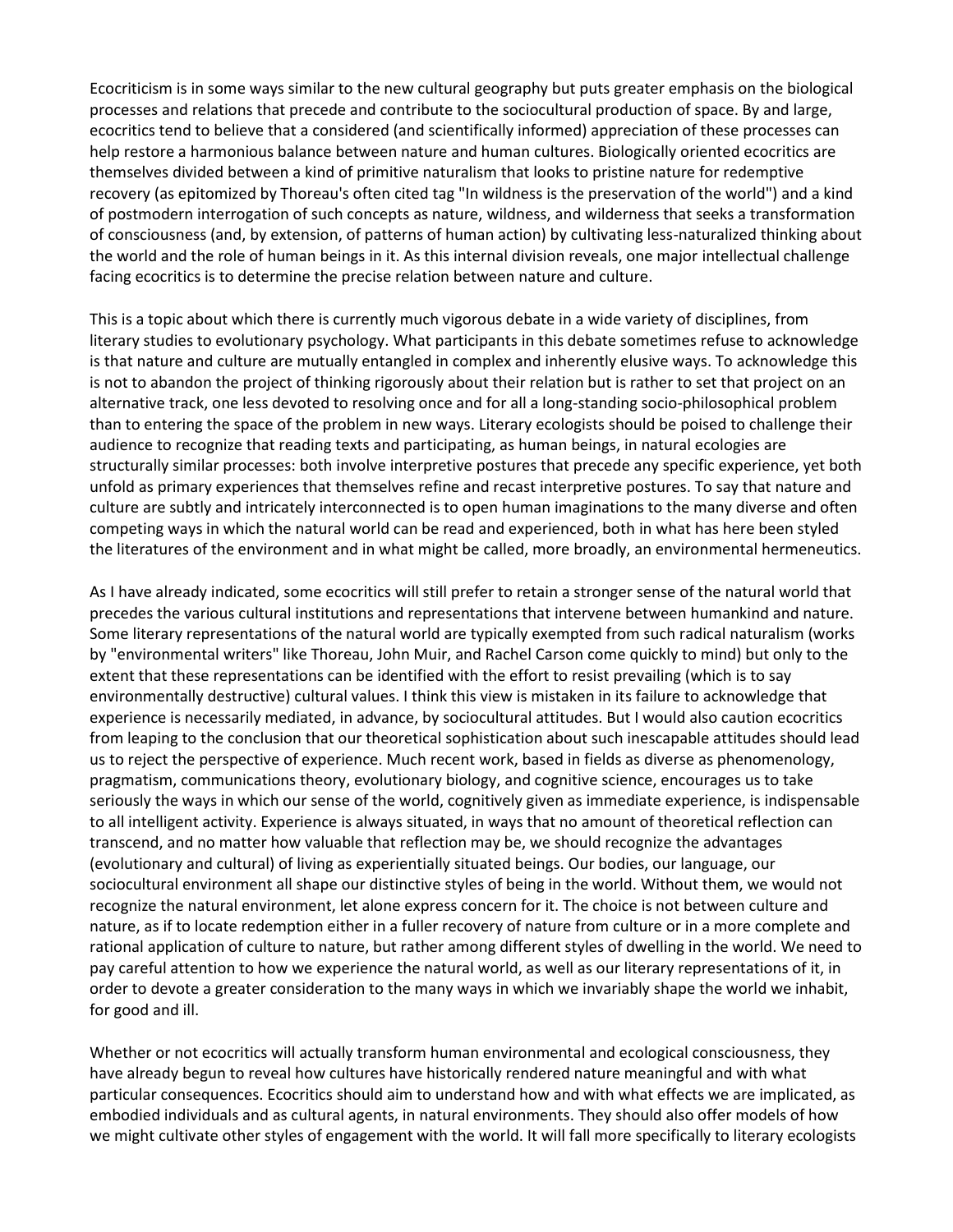to underscore the ways in which language and literary and interpretive traditions mediate our relation to the natural world, from the Puritan idea of an "errand into the wilderness" to the current rage for things wild and uncultivated. While interdisciplinary approaches will (rightly) remain central to this project, literary ecologists should also retain a strong sense of their own distinctive contribution to ecocriticism's interdisciplinary mix.

JONATHAN LEVIN Columbia University

## **Patrick D. Murphy, "Letter," PMLA 114.5 (Oct. 1999): 1098-1099.**

REGARDING ENVIRONMENTAL LITERATURE and ecological literary criticism, I want to comment first on the way this movement arose from the social concerns of teachers and students as have other critical movements in literary studies over the last forty years. What perhaps distinguishes ecocriticism from these other movements, such as feminism, multiculturalism, and postcolonialism, without setting it apart from them, is that it has altered the gestalt by which characters, readers, and authors are understood in relation to the rest of the world. While feminism, multiculturalism, and postcolonialism are focused on extending equitable moral considerability and social justice to excluded, exploited, and oppressed peoples, ecocriticism--like the various forms of ecology on which it is invariably, although somewhat tenuously, based--extends that considerability to nonhuman nature (at the same time, the relation between ecocriticism and these other movements is being developed through ecofeminism, environmental justice, and multicultural ecocriticism). Environments are no longer limited to an understanding of setting, nor are character and authorial attitudes about the environment limited to narrative development; they are seen instead as a fundamental feature of the ideological horizons of literary works.

Like the other socially based critical movements identified in the preceding paragraph, ecocriticism is altering our conception of the criteria we should use in defining literary canons. Not only authors and texts but also genres and the very concept of a national literature are affected. In addition, ecocriticism is undertaking a rethinking of the relative merits of the works that compose the oeuvre of already canonical authors, such as Cather, Hemingway, and Faulkner in the United States; of Welsh and Scottish poets in the United Kingdom; and of the German Romantics, particularly those associated with fantasy writing. Two recently published works contributing to this reassessment are *American Nature Writers* (2 vols.) and *Literature of Nature: An International Sourcebook*. The reconsideration of canon, then, is an international phenomenon.

Although much of the early ecocriticism focused on American and British writers, particularly essayists and the Romantic poets, ecocriticism has increasingly broadened its purview by developing both a working relation with poststructuralist theories and a knowledge of international literature. Essays comparing the work of the American poet Gary Snyder with that of the Japanese novelist and poet ISHIMURE Michiko, ecocritical analyses of Caribbean writers across languages and nationalities, comparative analyses of nature in Latin American poetry, and cross-national studies of environmental fiction in the Caribbean, Africa, and Japan, all appearing this year in such journals as *Studies in the Humanities*, the *Hispanic Journal*, and *ISLE: Interdisciplinary Studies in Literature and Environment*, attest to the rapid internationalization of this field of literary criticism. Besides redefining the idea of comparative literary analysis, ecocritics who conduct such analyses are researching an interdisciplinarity of interests unprecedented in literary studies.

Often literary ecocriticism relies not only on the insights of literary studies to analyze fictional and nonfictional prose, poetry, and drama but also on those of environmental studies, environmental history, postmodern geography, neurobiology, cognitive rhetoric, and a host of other related disciplines. Along with this type of interdisciplinarity, we are witnessing ecocriticism's alliance with multicultural studies and postcolonial studies, particularly in the arena of environmental justice; for example, a bioregional activist participating in the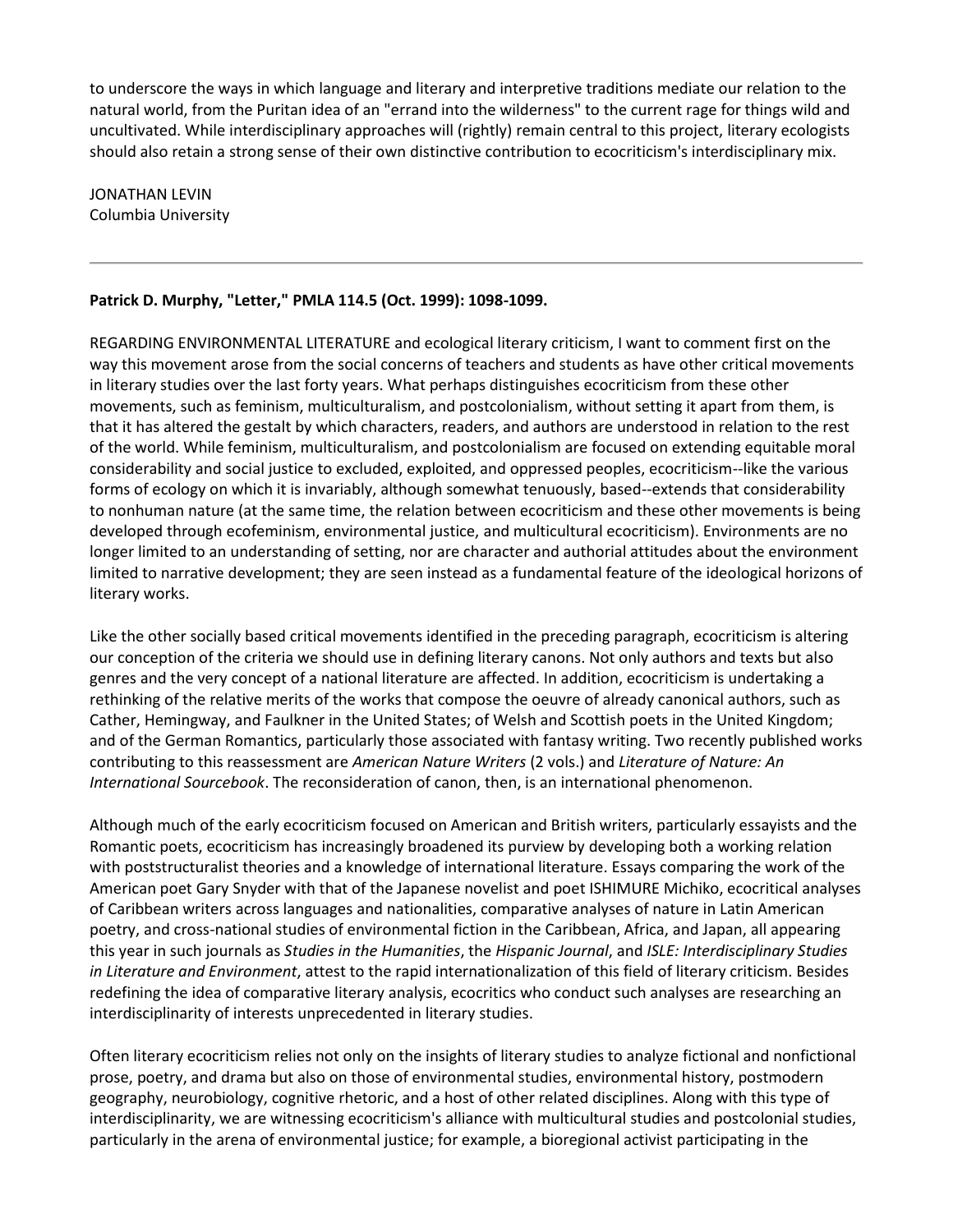defense of the autonomous village of Tepoztlan in Mexico has written about the inspiration he finds in the prose and poetry of Gary Snyder, and international nature literature is published as a regular section, "Arts and the Natural Environment," of the journal Organization and Environment, which is edited at a college of business.

Although ecocriticism is not a new movement--one can think, for instance, of F. O. Matthiessen's inclusion of Thoreau in *American Renaissance* or a text such as Leo Marx's *The Machine in the Garden*--the offering of courses in it did not expand significantly until the 1970s. Now, in the 1990s, literary criticism is finally catching up and teaching such texts, primarily as a result of the founding of the Association for the Study of Literature and Environment, which in turn has led to the interest of a good number of academic presses in establishing series for the publication of nature literature and ecocriticism. Certainly not everyone needs to become an ecocritic, but every department in which MLA members hold tenure ought to include an ecocritic among its ranks, if only to respond to the interests and needs of undergraduate and graduate students. At the undergraduate level, this appointment would enable literature departments to link up with other departments, as in environmental education programs and programs such as the BA in Nature and Culture at the University of California, Davis. And the degree of interest at the graduate level can easily be measured by the number of dissertations being completed in this field.

# PATRICK D. MURPHY

Indiana University of Pennsylvania

## **Andrea Parra, "Letter," PMLA 114.5 (Oct. 1999): 1099-1100.**

THE ECOFEMINIST BELIEF that people of color have long been subsumed into the category of nature in the mainstream imaginary is confirmed by Chicano history. Issues of environmental racism compelled Chicanos and Chicanas to political and social action in the 1960s. Indeed, it was the all too real threat of pesticide poisoning that gave rise to the grassroots organization of the United Farm Workers under César Chávez. With the support of plastic and performance artists such as Luis Valdez and the popular traveling theater El Teatro Campesino, the political and the artistic coalesced in a galvanization of Chicanos and Chicanas across the nation, engendering what is now known as El Movimiento or the Chicano Movement.

Land and its reappropriation figured largely in the Chicano imaginary of that period, especially in the ethnic nationalism related to the mythic Aztlán, the sacred homeland of the Aztec people. Aztlán gave rise to a mythopoetics of which the poetry of Alurista and the novels of Rudolfo Anaya provide fine examples. The recovery of a symbolic homeland was preceded by a land rights campaign in the Southwest, led by Reies Tijerina, who represented citizens of Mexican descent whose families had been wrongfully dispossessed of their lands since the signing of the treaty of Guadalupe in 1848.

Although Aztlán and the ethnic nationalism it inspired ultimately failed to sustain a committed political activism, a renewed interest in indigenous land movements and a valorization of the connection between women and nature have recently prompted several Chicana writers to embrace ecofeminist agendas. The writings of Ana Castillo, Cherríe Moraga, and Gloria Anzaldúa exemplify the appeal of ecofeminism to women of color who aim to reappropriate and redefine their connection with the natural world, a political position informed by an oppositional consciousness, as theorized by Chela Sandoval. Sandoval encourages political unity without embracing the taxonomic approaches of mainstream feminism, a standpoint that allows for the blurring of clean distinctions typical of dualistic thought. Questioning the boundaries between human and nonhuman nature, ecofeminism constitutes one such oppositional strategy. On another front, Donna Haraway, whose cyborg politics undermine the radical separation of human beings and machines, rightly argues for the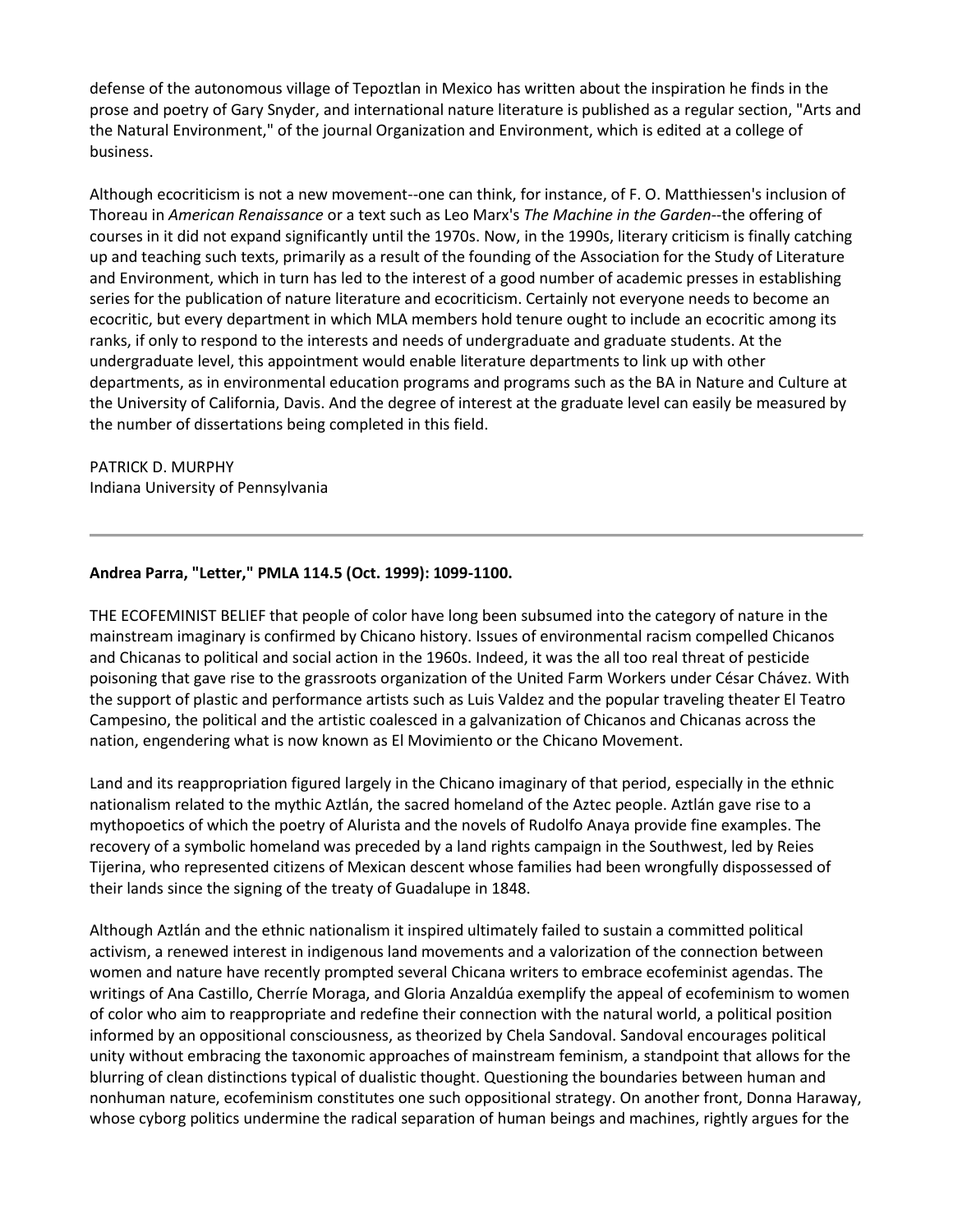simultaneity of such oppositional approaches as a means of provoking the downfall of existing systems of domination.

Ecocritical literary theory, such as that advocated by Patrick Murphy and Greta Gaard, and the reworkings of contested terms like nature and environment promoted by Lawrence Buell are necessary for the reassessment of the relation between human imagination and the environment. Since constructions of nature inevitably involve naming and thus a dynamics of power, language and literary constructions must be scrutinized rigorously. As Laura Pulido points out, the prevailing conception of nature is informed by racial and class bias, often resulting in a preservationist stance that has "no place for people, even when they are a historical component of the rural landscape and habitat." Redefinition of the environment to include both urban and rural landscapes will allow for the critical study of not only the desert flowers of Pat Mora but also the freeways of Lorna Dee Cervantes and the suburban dumps and strip malls evoked in Junot Diaz's fiction.

It is worth noting that while Chicano and Chicana writers often address ecological and environmental issues in their literary production, Chicano and Chicana critics have been rather slow to take up the literary ecocritical cause, as it were. Like mainstream feminism, perhaps ecocriticism has been constituted as primarily an Anglo domain. This was certainly the impression I got at the panel devoted to ecocriticism at the MLA convention last December, where faces of color were few and far between. I believe it was Louise Westling who openly expressed her concern that ecocritical discussions had failed to attract a more racially diverse audience.

The subsuming of people of color into nature in the popular imaginary derives from Western conceptions of identity based on rigid dualistic thought that continues to prevail at the end of the twentieth century. People of color remain steadfastly present in both urban and rural landscapes yet are invisible as human beings to the mainstream eye. The persistent deconstruction of these dualisms promoted by ecofeminist philosophers such as Val Plummer and Karen Warren enable the visualization of alternative models of identity previously unrecognized by the Western eye. Ecofeminism offers one approach to the reexamination and dearticulation of these landscapes.

ANDREA PARRA Columbia University

### **William Slaymaker, "Letter," PMLA 114.5 (Oct. 1999): 1100-1.**

THE PHENOMENAL GLOBAL growth in environmental literature and ecological literary criticism in the 1980s and 1990s is evident everywhere in world literary communities. Like a global tsunami, "ecolit" and "ecocrit" have flooded journals, academic publishers, and conference programs with a spate of monographs, essays, and papers. This tide of interest is felt most strongly in Euro-American metropolitan centers and in Japan. But it has also left a watermark on the literatures and criticism of marginalized groups such as Native Americans and Australo-Aborigines.

Ecolit and ecocrit have not experienced the same levels of interest or production among writers and scholars in the black Atlantic communities. Why has the Green Wave had only minor ripple effects back and forth across the Atlantic? The reasons are complex and numerous. An important factor is the lack of nature-writing traditions, which have been exceedingly strong in the Euro-American Romantic movements as well as in the literary histories of China and Japan. This reason is contravened to some extent by the rich oral nature narratives in black African and diasporic traditions, particularly in the American South. Perhaps most important is the indifference or even resistance to ecolit and ecocrit among the canonized scholars and writers within black Atlantic cultural communities who have already made waves in world literature and literary scholarship and who hold positions of power in high-profile academic institutions. For the generations of writers and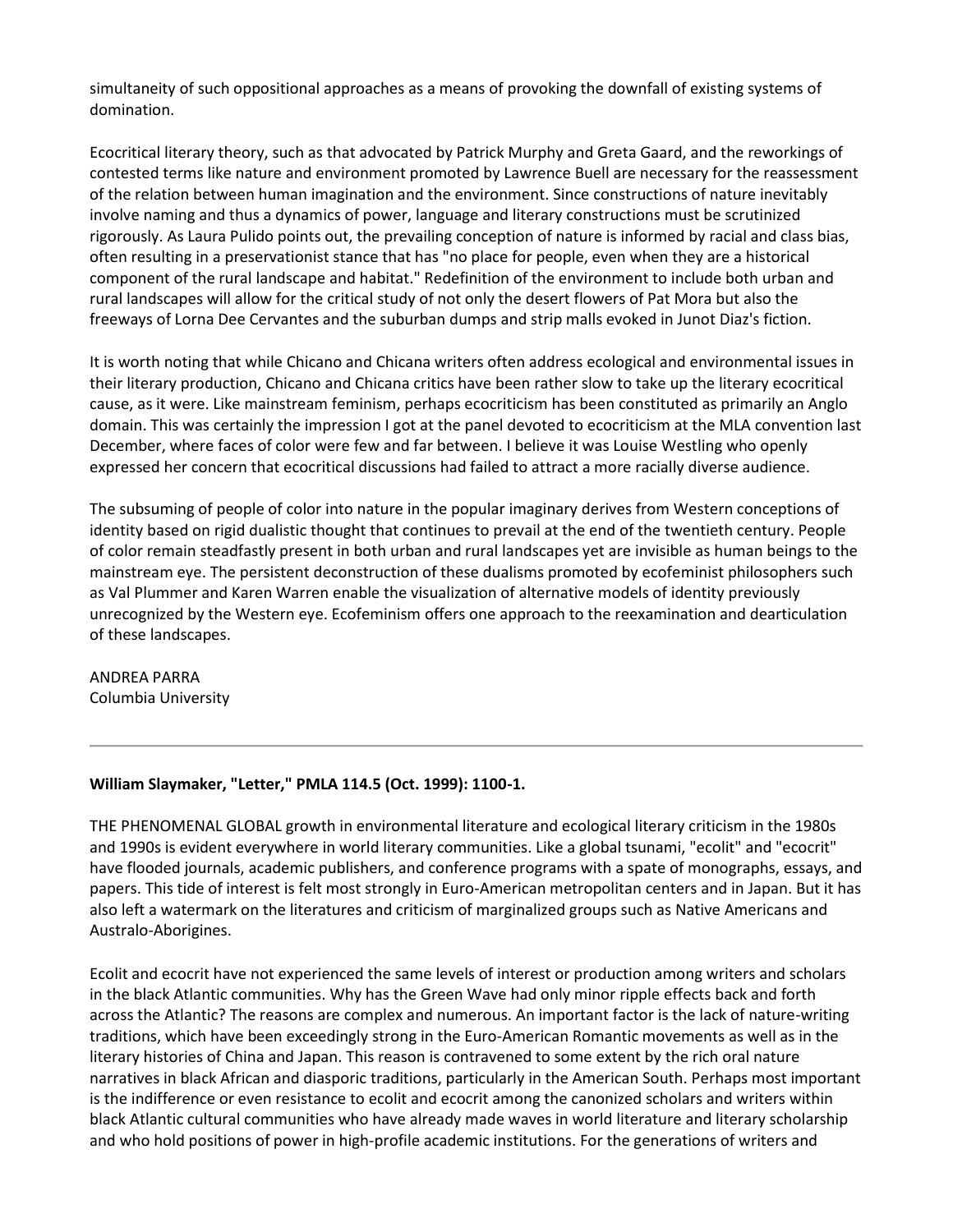scholars formed by colonialism and postcolonialism; by liberation, independence, and civil rights movements; and by various struggles to overcome political, cultural, and linguistic domination, surfing the Green Wave is for those with the luxuries of board, wet suit, and lots of time and energy. Ecocrit and ecolit appear to many academic and literary observers positioned around the margins of the black Atlantic as another whiteout of black concerns, by going green.

But the environmental disengagements and disincentives in the black Atlantic are changing. A quick review of the recent reference work Literature of Nature: An International Sourcebook (Chicago: Fitzroy, 1998) reveals three essay entries for African literature by African scholars and one for Caribbean literatures, although there is none for African American. However, the reference *American Nature Writers* (New York: Scribner's, 1996) contains "African Americans, Writing, and Nature," a survey article. Not much, actually, for a large two-volume work. The beginnings are there, but much more work remains to be done.

I have noticed that younger scholars and writers in and out of the black Atlantic have been very receptive to ecocritical approaches to black literature. Also, writers in Africa, the Caribbean, and America are increasingly concerned with environmental degradation and neocolonialist depredations of their bioregions. The controversy surrounding the Nigerian writer and ecoactivist Ken Saro-Wiwa has brought global attention to the delta region of Nigeria. The Nobelist Wole Soyinka has voiced his concerns about Nigeria's environment in numerous interviews and essays. The Nigerian poet Niyi Osundare has also written and lectured extensively about environmental problems, especially the destruction of forests. In the Caribbean Derek Walcott and Edward Brathwaite have taken positions on environmental problems, and Alice Walker is perhaps the closest African American match to a literary ecoactivist. Her collection of poems *Her Blue Body Everything We Know: Earthling Poems* (New York: Harcourt, 1991) celebrates natural regions and landscapes she has inhabited. The poems in this collection do not exhibit an environmentalist commitment like the one found in the ecopoetry of Gary Snyder, Wendell Berry, or W. S. Merwin. But her poems have their own environmental resonances. The social histories of African American involvement in environmentalism and the literary histories of African American nature writers and ecocritics remain to be written. There is Melvin Dixon's study *Ride Out the Wilderness: Geography and Identity in Afro-American Literature* (Urbana: U of Illinois P, 1987). Lacking is a special issue of *Transition* or *Callaloo* devoted to environmental topics in Africa and in the diaspora. Given the heightened interest in environmental literature and in critical practices that have adopted ecological discourses and methodologies, it is likely that such special issues are being discussed and planned. The Green Wave is forming in the black Atlantic, but it has not yet made landfall.

Dominic Head, in his essay "The (Im)Possibility of Ecocriticism" (*Writing the Environment: Ecocriticism and Literature*, ed. Kerridge and Sammells [London: Zed, 1998]), demonstrates the difficulties of maneuvering through the tricky currents of a postmodern eco-centered whirlpool without getting sucked into the center and drowning in a deep green pool of ecological activism and concern for the nonhuman other. His reading of the South African writer J. M. Coetzee leads him to the conclusion that literary interpretations of nature are often incoherent and contradictory, but they must be attempted. I think this is good advice--even if tentative and uncertain--for new scholarship on writing and writers in the black Atlantic. In the case of ecolit and ecocrit, going with the global flow has the advantage of putting black Atlantic literature and literary interpretation in the mainstream, which carries with it easy availability and access to the global trade in topical ideas. Of course there are disadvantages to fashionable imitation, such as false consciousness. Caliban is justifiably tired of the master's voice and deserves a respite on what's left of his historically encumbered island. Nonetheless, as Head concludes, ecocrit and ecolit are both necessary and (im)possible.

My own Derridean move would be to put that "(im)" under erasure, reduce "necessary" to "needed," and add "probable" to the final formula. Since there has been little literary production by black Atlantic writers that might be called environmentalist or ecological and since ecocriticism has been tenuous in this arena of literary scholarship, now is the time to fill in those aporias. It is probable that the Green Wave will gather size and momentum as it rolls on. It is not probable that the considerable globalized interest in environmental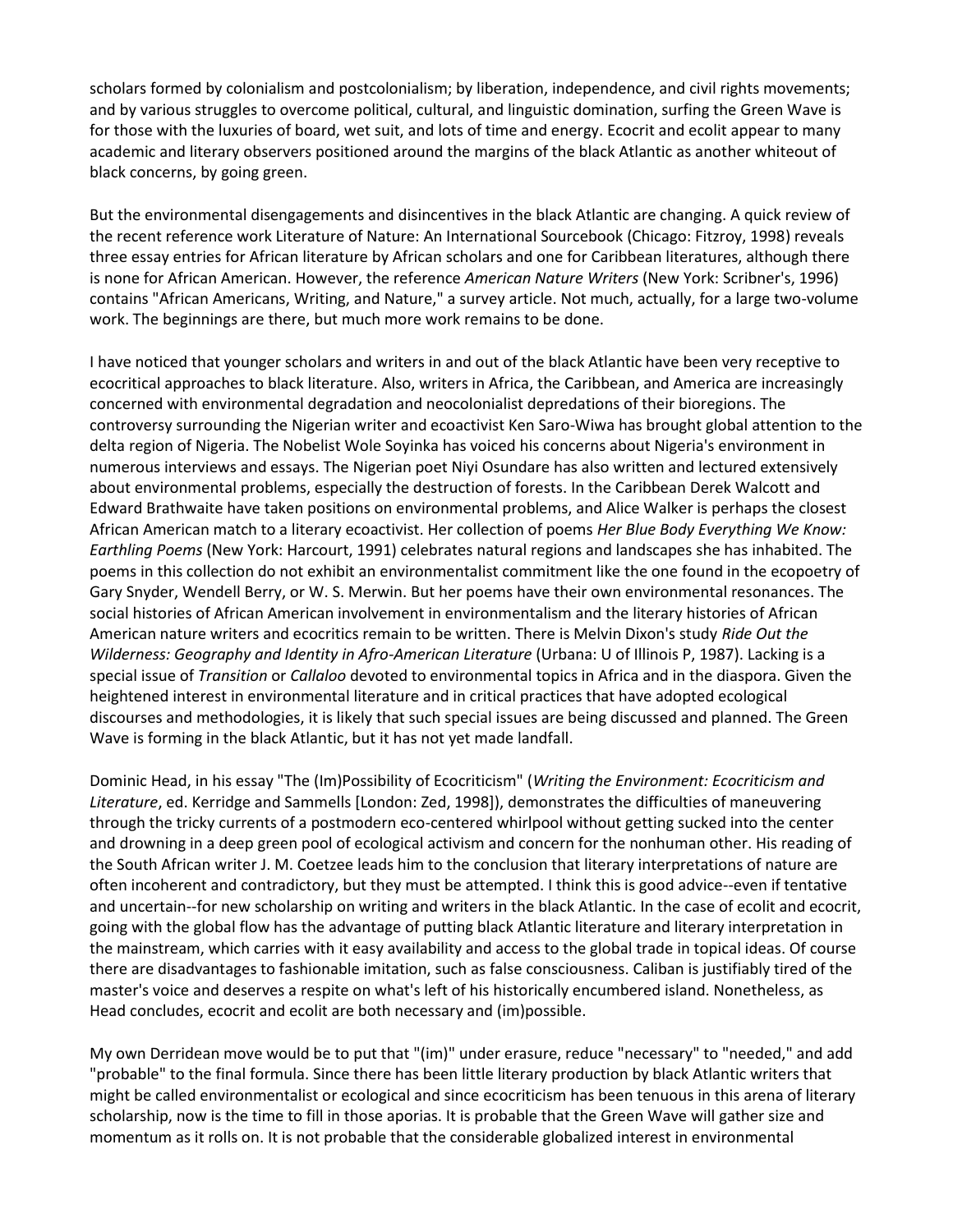literature and ecological literary criticism will diminish the further they recede in space and time from the eruptions that spawned them, And there is little danger that Atlantis will be submerged or spoiled by neoimperial or metropolitan debris that accompanies the impending green tidal wave.

WILLIAM SLAYMAKER Wayne State College

#### **Scott Slovic, "Letter," PMLA 114.5 (Oct. 1999): 1102-3.**

I WOULD LIKE to propose that, in the future, PMLA special Forums be open to contributions not only from MLA members but also from the community of authors and scholars at large. The current invitation asks for letter writers to comment on "the growing importance and expanding scope of the fields of environmental literature and ecological literary criticism." There are many people in a good position to comment on these issues; however, in contacting several dozen leading practitioners during the past two months and encouraging them to contribute to the special forum, I have inadvertently gathered concrete evidence of something I've long suspected: avant-garde authors and critics do not always belong to the MLA. I would guess, too, that this is true not only of nature writers and ecocritics but also of literary rebels working on other topics and issues. If the purpose of a special Forum is to attract diverse and significant viewpoints, it seems counterproductive to limit statements to members of "the club."

It is now routine to complain that ecocriticism is the limited province of American literature scholars and, furthermore, that it is concerned only with contemporary literature and lacks theoretical sophistication. Even a quick survey of current ecocritical scholarship explodes these misperceptions. During the past two decades, it is true, there has been particular energy devoted to ecocriticism in the United States, but there is also a rapidly expanding international movement in this field. When I contacted Ken-ichi Noda, president of the Japanese branch of the Association for the Study of Literature and Environment, and encouraged him to contribute to this special Forum, he apologized for not being an MLA member and then mentioned that, in recent years, many literary scholars in Japan have been asking, "What happened to Japanese society over the past 150 years, after the introduction of European and American social and cultural institutions to this country?" "This question," he continued, "leads scholars to explore modern Japanese literary history in terms of nature, while, on the other hand, they are trying to clearly define what is traditional and what is not." The most recent issue of the Tokyo-based literary journal Folio A (number 5) is devoted to studies of Japanese literature of nature. In my own capacity as editor of the journal *ISLE: Interdisciplinary Studies in Literature and Environment*, I regularly receive submissions from countries as far-flung as Australia, Mexico, Malta, and Nigeria. And over the past year I've been in correspondence with ecocritics in China and Estonia. The notion that environmental literature is an exclusively Americanist subject holds little water.

Likewise, many critics are now using the lenses of ecocriticism to study pre-twentieth-century literary works and nonbelletristic forms of expression. And theoretical discourse, ranging from environmental justice to the science of ecology, thoroughly permeates the discipline. One prominent, recently retired ecocritic, unable to contribute to this special Forum because he has never been an MLA member, encouraged me to mention his recent ISLE article that urges literary scholars to pay more attention to evolutionary biology and to realize that "the opportunities for pioneering a new and scientifically valid theoretical basis for ecocriticism and for literary study as a whole may be more attractive than the fear that some of your colleagues will inch their chairs away from yours in faculty meetings" (Glen A. Love, "Science, Anti-science, and Ecocriticism," *ISLE* 6.1 [1999]: 78). Yet another non-MLA member invited me to allude to his forthcoming book on ecopoetry, which uses "Merleau-Ponty's notions of the flesh of the visible and the primacy of perception in the corporeal schema of the lived body as the starting point for all human experience" in responding to "the poststructural dualism that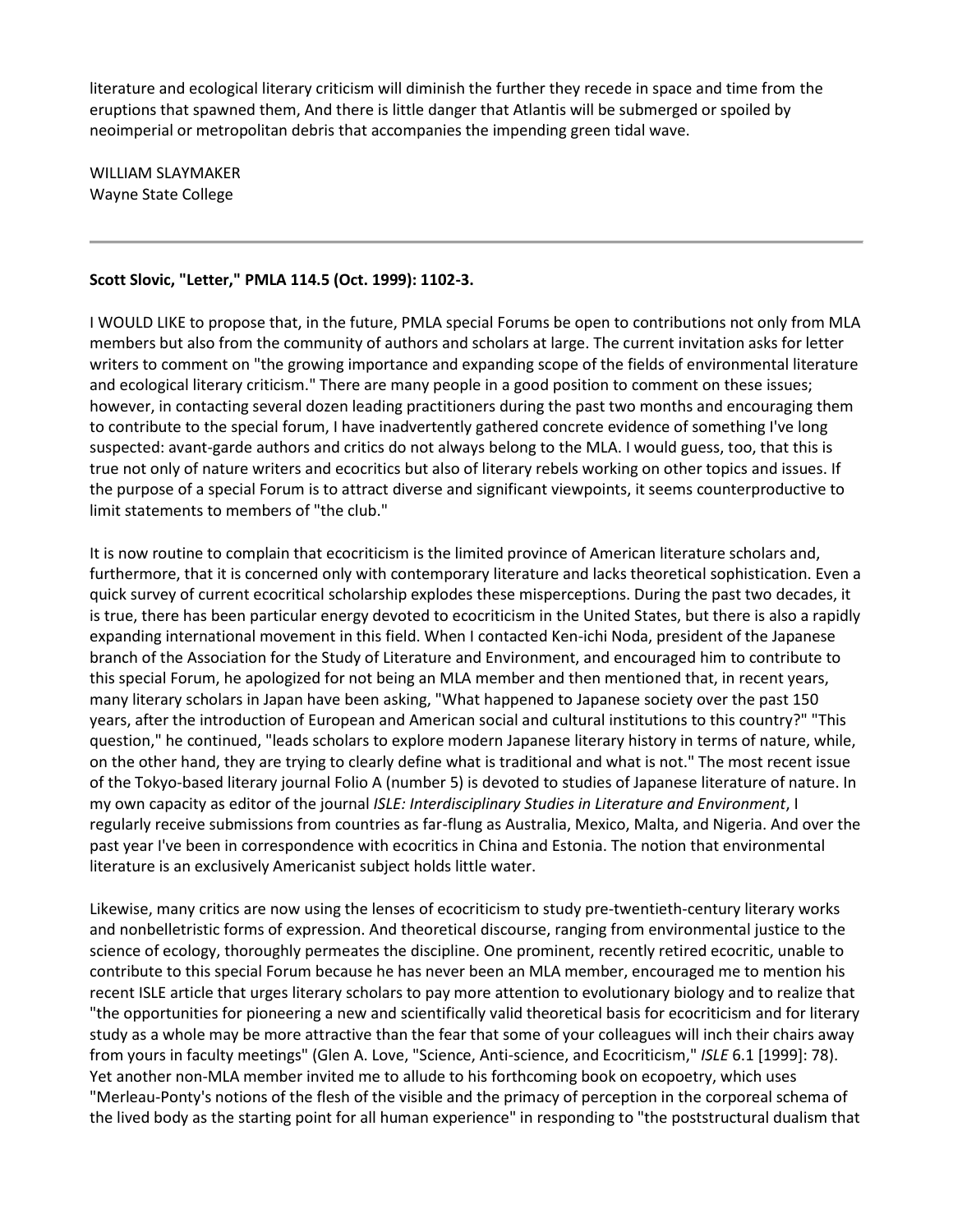relegates nature to the immanence of a dissociated human mind and assumes a dualistic divorce of text and ecocontext."

When I hear colleagues disparage the "narrow focus" of ecocriticism and environmental literature, I think inevitably of a parenthetical line from section 51 of Walt Whitman's *Song of Myself*: "(I am large, I contain multitudes.)." Likewise, ecocriticism is large and contains multitudes. There is no single, dominant worldview guiding ecocritical practice--no single strategy at work from example to example of ecocritical writing or teaching. Cheryll Glotfelty neatly defines ecocriticism as "the study of the relationship between literature and the physical environment" (Glotfelty and Fromm, *The Ecocriticism Reader* [Athens: U of Georgia P, 1996] xviii). When I am asked for a broad description of the field, I say that it is the study of explicitly environmental texts by way of any scholarly approach or, conversely, the scrutiny of ecological implications and human-nature relations in any literary text, even texts that seem, at first glance, oblivious of the nonhuman world. In other words, any conceivable style of scholarship becomes a form of ecocriticism if it's applied to certain kinds of literary works; and, on the other hand, not a single literary work anywhere utterly defies ecocritical interpretation, is off-limits to green reading. This is an important point, because I often find that, despite my best efforts and the efforts of colleagues throughout the world, many people continue to have a rather ungrounded and dismissive attitude toward ecocriticisin and environmental literature, as if ecocritics somehow represent merely a nostalgic, millennialist fad, a yearning to resurrect and reexplain a limited tradition of hackneyed pastoral or wilderness texts. I hope that this special Forum will be a first step toward educating PMLA readers about the breadth and vitality of this important field.

SCOTT SLOVIC University of Nevada, Reno

### **Timothy Sweet, "Letter," PMLA 114.5 (Oct. 1999): 1103.**

SINCE OTHER CONTRIBUTORS to this Forum will probably give general overviews of ecocriticism and environmental literary studies, I'd like briefly to suggest one particular direction for further inquiry in this emerging discipline: studying the ways in which literature shapes and records the interrelation of economy and environment. Such study might begin with early speculations about "the economy of nature"--formalized in Linnaeus's famous essay of that title (1749) but long antedating it--and continue through recent theories of sustainable or steady-state economics, which define the economy as an open subsystem of the ecosystem.

"God sells us all things for our labour," asserted the anonymous author of *A True Declaration of the Estate of the Colonie in Virginia* (1610), while the colonists were starving. It is a long way from early Jamestown to current crises such as the debate over genetically engineered food crops. However, I think we can trace some continuities. The Virginia colonists and their English contemporaries asked, What is the role of human labor in nature's economy? In the case of crop engineering we must ask, What does it say about our relation to nature that, facing the problem of world hunger, we find it easier to alter DNA than to redistribute wealth? Other formulations arise in other contexts, all of them versions of a single question: How do we understand the engagements with the natural environment by means of which we sustain our lives and produce our cultures?

In addressing this question, literary scholars might begin by reassessing the cultural importance of various genres, to recognize the centrality of the less belletristic--natural histories, colonial promotional tracts, and the like--to our engagements with nature. Promotional literature, which--dating at least from the 1570s through the 1910s--has a longer history than the English novel, theorizes the human economy's dependence on the environment for input and output capacities, asking questions that sustainable economics theory is only beginning to answer. Not that more belletristic forms are irrelevant to such concerns. In *Culture and Imperialism* (Knopf, 1993), Edward Said has demonstrated, for example, how Jane Austen's social world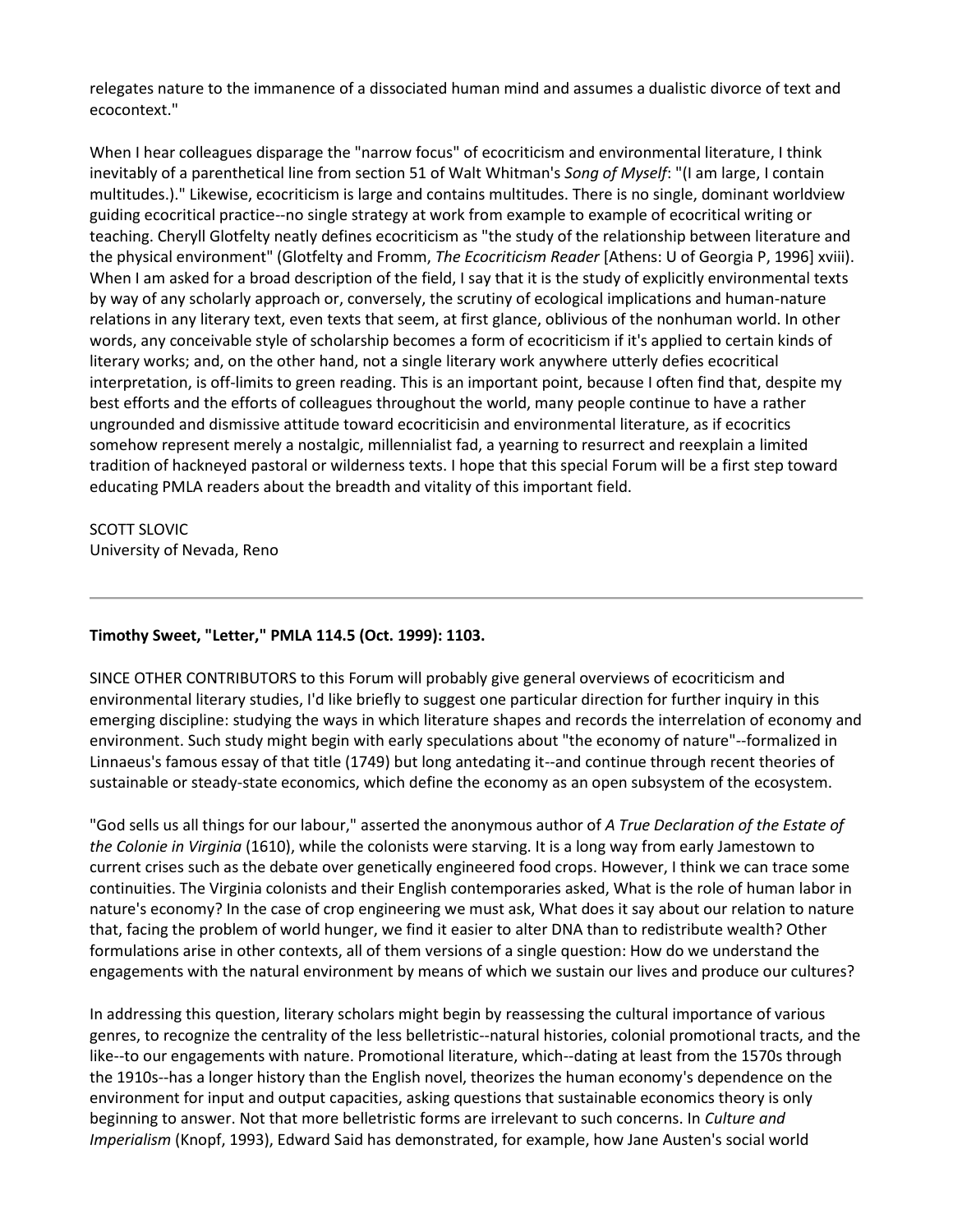depends on the extraction of wealth from the West Indies. In natural history, however--a genre as old as Pliny's writings and as new as Mike Davis's *The Ecology of Fear: Los Angeles and the Imagination of Disaster* (Metropolitan, 1998)--we find the most substantial record of our economic relation to the environment, not as a mystified cause but as a basic theoretical problem.

Given its economic emphasis, the line of inquiry I'm suggesting may seem inconsistent with the pastoral sensibility that has often characterized ecocriticism and environmental literature. Donald Worster, for example (Nature's Economy, 2nd ed. [Cambridge UP, 1994]), opposes an exploitative tradition of natural history originating with Francis Bacon to an Arcadian tradition exemplified by Gilbert White's *The Natural History of Selborne* (1789) or Aldo Leopold's *Sand County Almanac* (1949). Yet (as Worster recognizes) White and Leopold had their utilitarian sides as well. The two traditions, emphasizing either human use of or communion with nature, continue to be intermixed--and this intermixing will, I believe, define an important locus for future inquiry and debate in ecocritical and environmental literary studies.

TIMOTHY SWEET West Virginia University, Morgantown

## **Louise Westling, "Letter," PMLA 114.5 (Oct. 1999): 1103-4.**

EVER SINCE David Ehrenfield's *The Arrogance of Humanism* twenty years ago, the realization has been growing that a paradigm shift is needed in the so-called developed world. That shift has been under way for some time, I believe, beginning with quantum physics in science and the closely associated modernist formal innovations and skepticism that have dominated twentieth-century cultural activity in the West. Yet in the popular mind- indeed in the assumptions that motivate most activities in the industrialized countries of the globe--the radical ideas of indeterminacy, contingency, and the interrelatedness of beings and phenomena have not yet been absorbed. Ecocriticism and environmental philosophy are beginning to articulate the worldview that is required as much by the new physics as by ecological sciences and the increasing evidence of global environmental problems. Such a worldview must be nondualistic, embodied, and relational. It must define human consciousness and action within an enormously complex, interdependent community of life on earth.

The need for change must be defined against the basic notions of human superiority we inherited from Renaissance humanism. Pico della Mirandola's *Oration on the Dignity of Man* articulated a confident vision of human possibility transcending "the fermenting dung heap of the inferior world." According to Pico, we can withdraw from the body into "the inner chambers of the mind" and become "neither a creature of earth nor a heavenly creature, but some higher divinity, clothed with human flesh" (trans. Robert Caponigri [Regnery/Gateway, 1956] 10-11). Cartesian philosophy and Newtonian mechanics of the Enlightenment era grew out of such notions, but the mechanistic model of the universe was thoroughly debunked in the earliest decades of the twentieth century, even though dominant rhetorics fail to move away from it.

An ecological humanism would restore appropriate humility, absorbing the lessons of quantum physics and emphasizing cooperative participation within the community of planetary life. From studies of our primate relatives, by Jane Goodall and Dian Fossey as well as many others, we have learned that most of the traits we claimed as demonstrative of human superiority--toolmaking, language, reasoning and innovative adaptation, cooperative social structures--are shared with animals still considered savage beasts in popular parlance. Birds also use tools, wolves have complex social arrangements much like our own, and even viruses and plants communicate and actively shape their environments and destinies. I spoke recently with a microbiologist who witnessed a geranium turning off a gene that had been introduced into it to prevent it from blossoming. Human beings are not the unique agents among living creatures on earth.